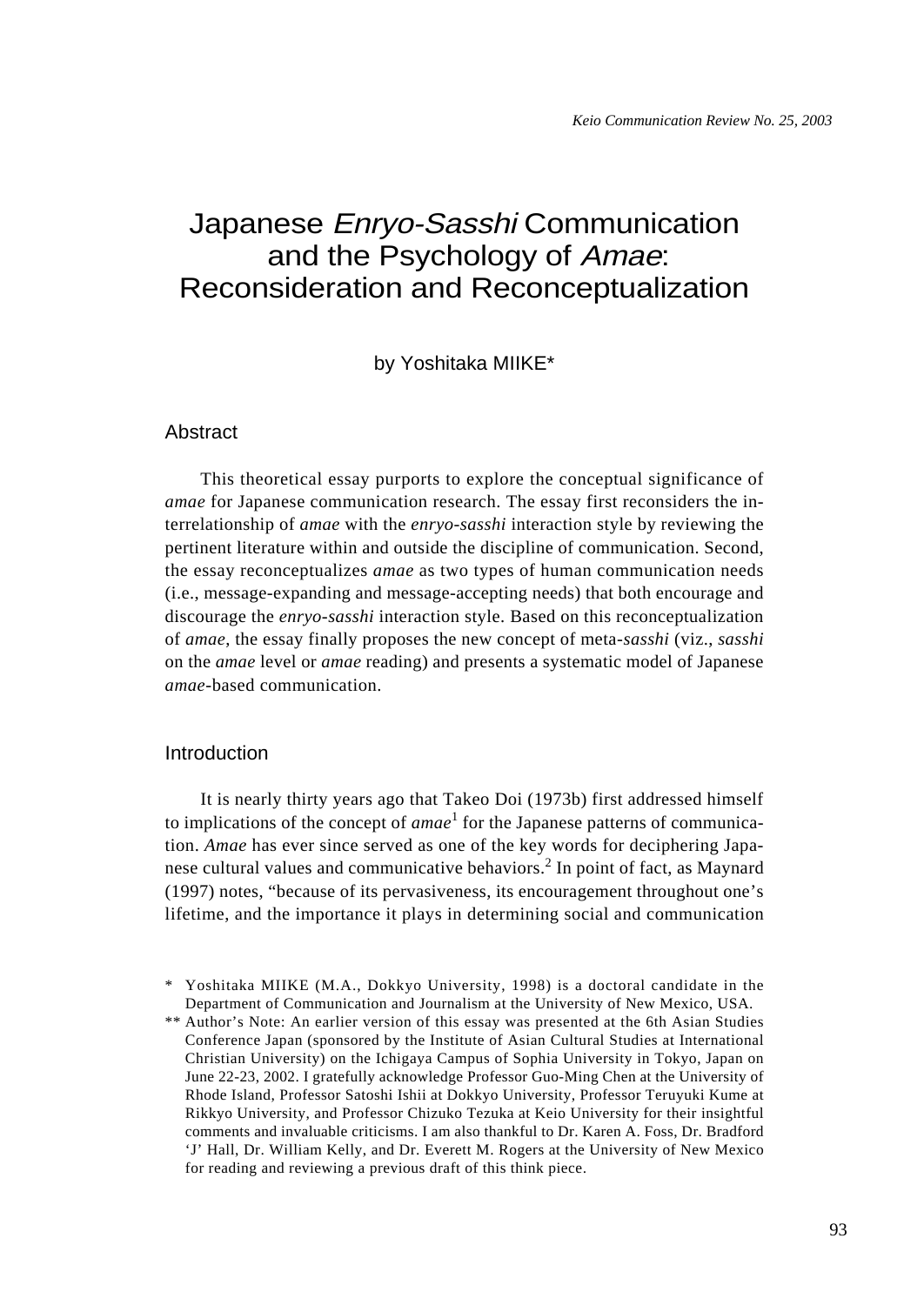style, the concept of *amae* remains important in understanding Japanese ways of communication" (p. 36). Although *amae* is briefly touched on in the literature of Japanese interpersonal and intercultural communication, it is rarely detailed as it relates to the purposes, processes, and practices of Japanese relational communication.

The present study, therefore, seeks to explore the conceptual significance of *amae* for Japanese communication theory and research. More specifically, the study first reconsiders the interrelationship of *amae* with the *enryo-sasshi* interaction style<sup>3</sup> by reviewing the pertinent literature within and outside the discipline of communication. Second, the study reconceptualizes *amae* as two types of human communication needs (i.e., message-expanding and messageaccepting needs) that both encourage and discourage the *enryo-sasshi* interaction style. Based on this reconceptualization of *amae*, the study finally proposes the new concept of meta-*sasshi* (viz., *sasshi* on the *amae* level or *amae* reading) and presents a systematic model of Japanese *amae*-based communication.

This theoretical essay is not intended to be a work of social science. It is instead meant to be humanistic and heuristic in nature. Its goal is to propound a new framework for observing Japanese communication behaviors that will be meaningful and useful to both Japanese and non-Japanese who wish to promote mindful intercultural interactions. The test of its meaningfulness and usefulness is, hopefully, whether or not it provides a helpful window through which to view Japanese communication phenomena. It goes without saying that no single angle can capture the whole profile of the Japanese communicator and the entire picture of Japanese communication.

## Reconsidering Amae and Enryo-Sasshi Communication

*Amae* is frequently but fragmentarily mentioned in the literature on Japanese interpersonal and intercultural communication (e.g., Cathcart & Cathcart, 1988; Donahue, 1998; Gudykunst & Nishida, 1994; Ito, 2000; Midooka, 1990; Nishida, 1977, 1982; Okabe, 1983, 1991; Yokochi & Hall, 2000). Indeed, the present renderings of this concept in the literature are sparse and sporadic despite its importance in Japanese culture and communication studies. I will set out in this section to make a critical examination of how *amae* is documented in the communication literature and to discuss impacts of *amae* on Japanese interpersonal interactions.

## Concept of Amae in the Communication Literature

On his supposition that "all interpersonal communications in Japanese society have the emotional undertone of *amae*," Doi (1973b, 1974, 1982) explains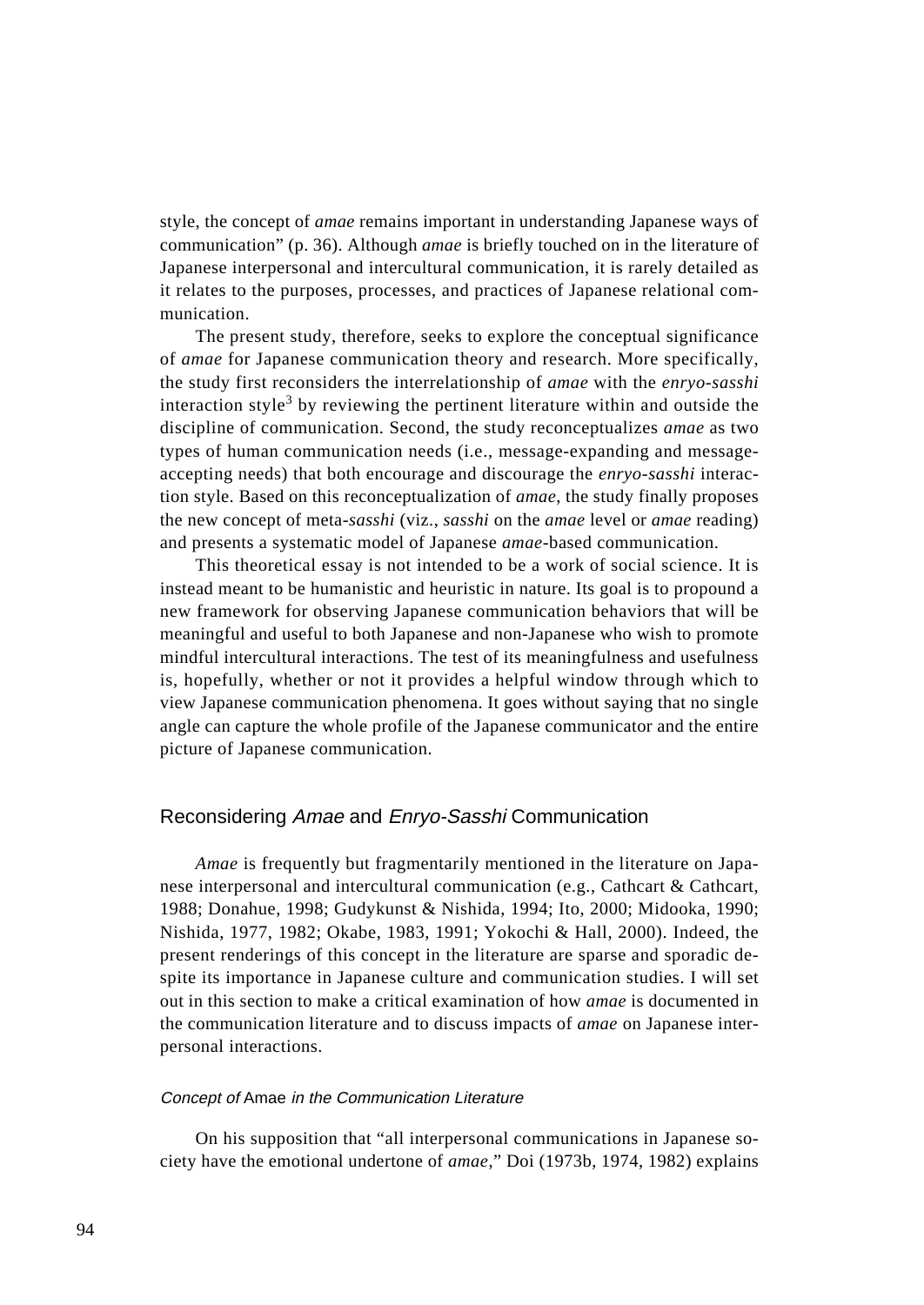nonverbal empathic orientation, a fondness for unanimous agreement, ambiguity and hesitation of self-expression, *honne* (principle) and *tatemae* (true mind) in Japanese communication from the perspective of *amae*. His explanation implicitly suggests that *amae* generally suppresses verbalization and activates *enryo* and *sasshi* in daily social interactions among the Japanese.

Partly due to Doi's explications and implications in his above-mentioned works and other writings, *amae* is oftentimes conceived in the communication literature as a facilitator of *enryo* and *sasshi* and/or as a hindrance to free and frank self-expression (e.g., Hall & Noguchi, 1995; Nishida, 1982; Tezuka, 1993). Quoting Doi (1973a) who points out "the role of *amae* as an expectation that one's interlocutor can understand oneself without one's having to verbalize one's needs and feelings," Tezuka (1992) states that "this *amae* expectation requires an interlocutor to exercise *sasshi*" (p. 38). Okabe (1983), who stresses that *amae* underlies the Japanese emphasis on the group over the individual, writes: "A group player is more liked than a solo player.... The Japanese, therefore, display great cautiousness in expressing personal opinions and in modifying their opinions to be consistent with those of others around them" (p. 26). What he implies is also that *amae* generates the predominance of "we" over "I" in Japanese interpersonal relations and consequently prevents the Japanese from speaking their minds in an exact and explicit fashion.

*Amae* seems to be treated in the communication literature as a convenient conceptual tool to "dichotomously" delineate communication routines in Japanese culture in comparison with those in the U.S. European-American counterpart. To put it in another way, the conceptual significance of *amae* in current communication research appears to lie solely in its convenience for depicting "diverse and divergent" cultural modes of communication in Japan and the United States. Unfortunately, therefore, its *raison d'être* is largely for "between-culture analyses" rather than for "within-culture analyses" if I employ the terminology of Hirai (1987, 1988).

Contrary to many communication researchers, Maynard (1997) regards *amae* as a basis for Japanese direct and confrontational communication and remarks that "*amae* can be seen as that part of the social contract that allows emotions to be freely expressed with approval" (p. 35). For instance, family members often say "no" directly to one another's face because the *amae* relationship is established among them. Maynard (1990) illustrates: "In this warm and forgiving relationship, self-assertion and selfishness are perhaps unconditionally accepted. In such an environment saying 'no' with no accommodation to others' feelings, which sometimes is taken as a sign of immaturity and selfishness, is allowed" (p. 326). Maynard (1997) further observes in connection with conflict and the myth of harmony in Japanese communication as follows:

Everyday conflicts are mostly among *uchi* [in-group] members. Blatant and blunt confrontations often occur among close friends, where the *amae* rela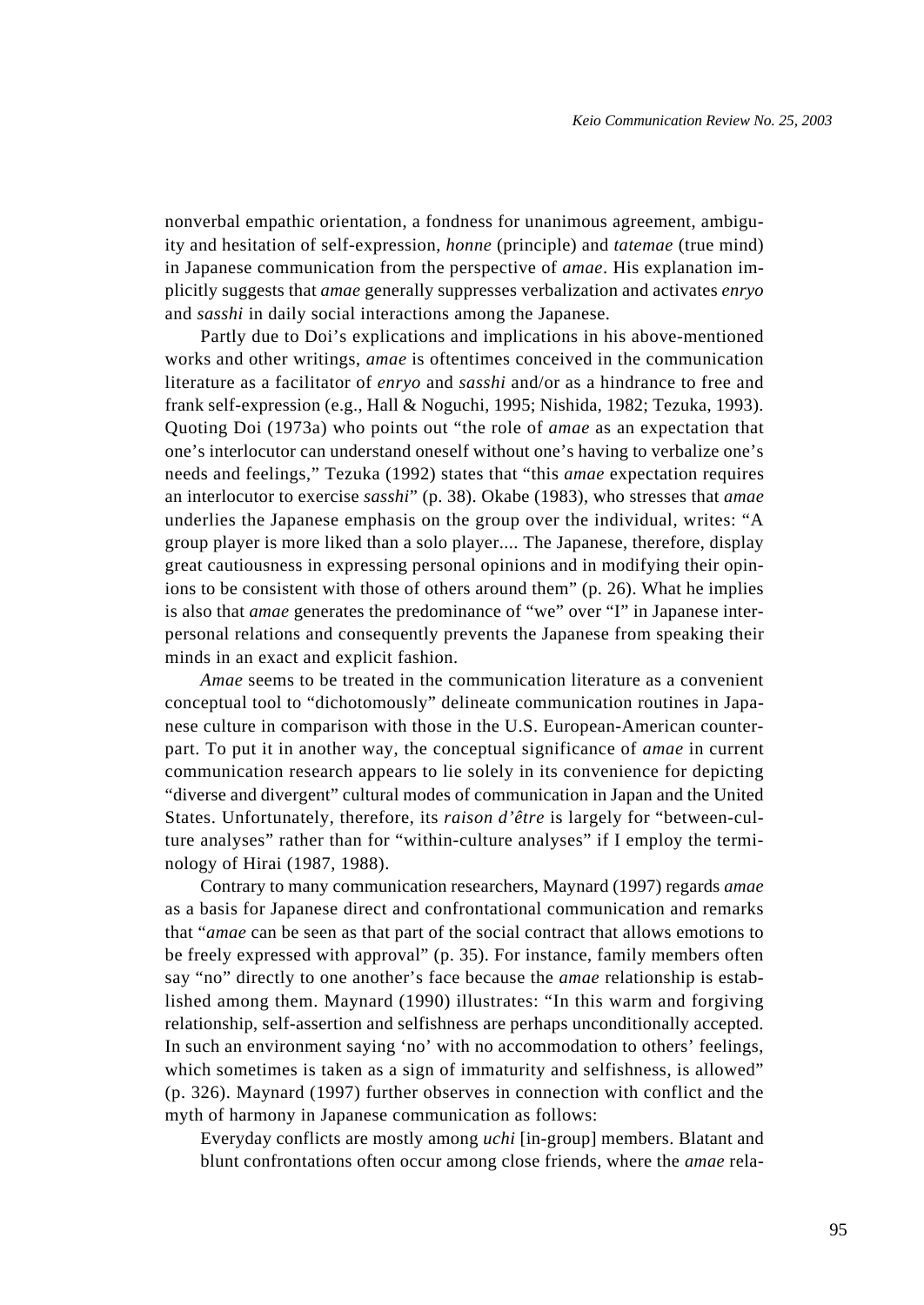tionship is well established. Here the raw emotions and hard feelings that may result from confrontation and conflict are usually assured of being mended. The *amae* relationship is expected to survive day-to-day emotional skirmishes among its members. (p. 156)

Tokunaga's (1994) empirical findings lend credence to Maynard's observation. Her questionnaire survey results disclose that the Japanese university students who participated in her survey have less *enryo* when they are communicating with their family members, close friends, and boyfriends/girlfriends to whom they can show *amae* than when they are communicating with acquaintances, *sempai* (seniors), *kohai* (juniors), and teachers to whom they cannot show *amae*.

One controversial issue then stands out here: Does *amae* "help" or "hinder" *enryo-sasshi* and self-assertion? This question is worthy of consideration. Communication experts may presume that *amae* suppresses verbalization in communicative interactions because they make use of the concept of *amae* in consistency with the popular collectivism/interdependent self-construal/high-context theoretical combination.

There is one more thing that must be added in this communication literature review. In spite of the fact that *amae* is a very broad concept (Maruta, 1992), most communication specialists do not make any effort to seize on its meaning for their communication inquiries. They instead refer to it rather obscurely and sometimes confusingly. A case in point is Nishida (1977), who loosely equates *amae* with "the Japanese fondness for hesitation or ambiguities of expression" (p. 70).<sup>4</sup> It may behoove communication scholars to delimit the meaning of *amae* so as to elucidate the premises and practices of human communication.

#### Impacts of Amae on Communication Styles

I have thus far overviewed the concept of *amae* in the communication literature. In the latter half of this section, I will tackle the question posed earlier—Does *amae* help or hinder *enryo-sasshi* and self-assertion of the Japanese? by taking a look at the relevant literature outside the discipline of communication and make clear what kinds of impacts *amae* has on Japanese interpersonal interactions. There is no denying that *amae* is inextricably meshed with *enryo* and *sasshi* and reinforces them at least in some communication circumstances. This point is fully endorsed by other professionals (e.g., Johnson, 1993; Okonogi, 1992; Tezuka, 1986, 1993) as well as Doi (1973a, 1973b, 1974, 1982). Due to space limitations, therefore, I will consider herein whether or not *amae* can encourage self-assertion and discourage *enryo-sasshi* and, if so, why this dimension of *amae*-based communication has been virtually neglected by communication theorists.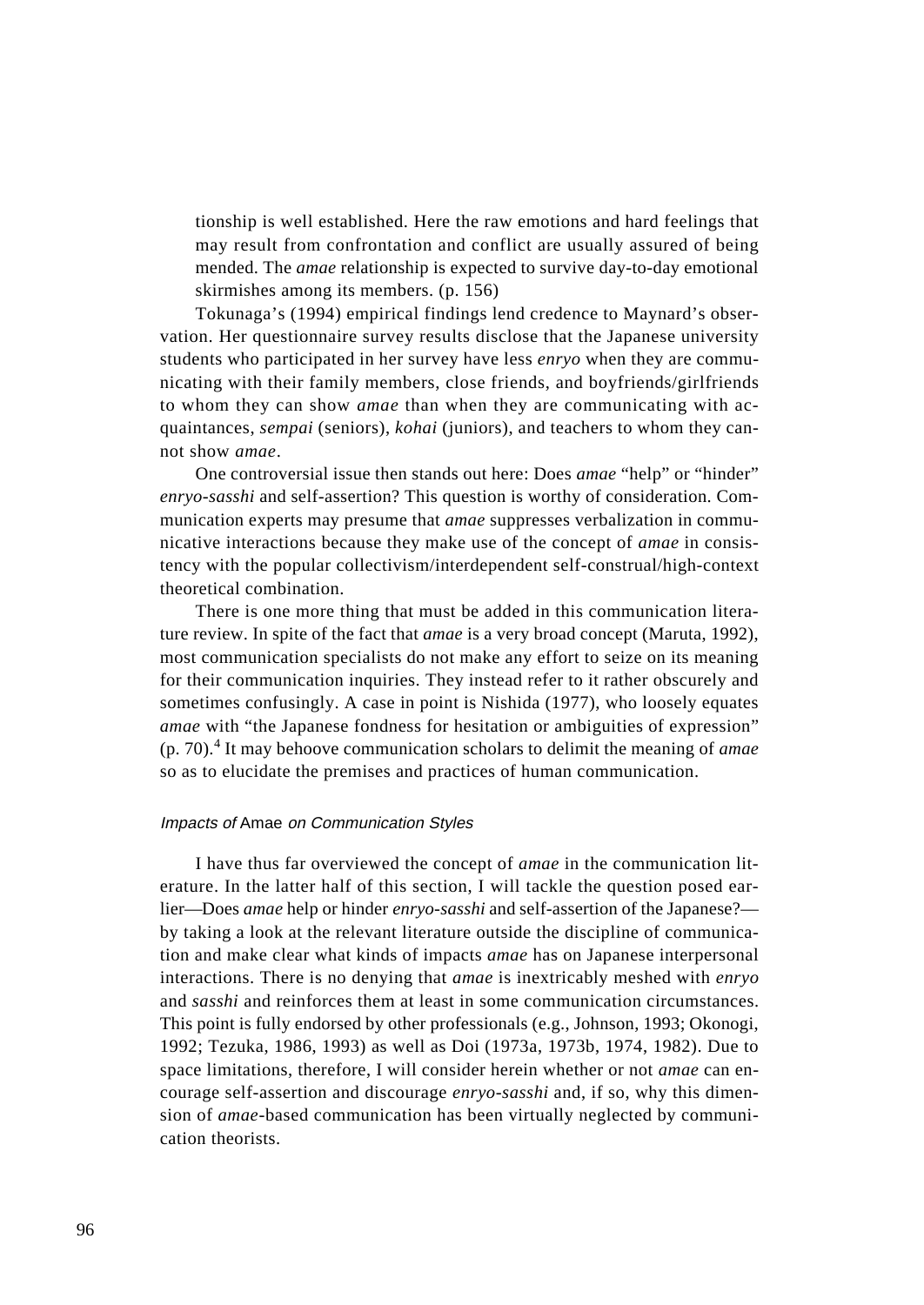Kumagai (1981) articulates his idea of what he names "bipolar posturing" in *amae*-related social interactions which are composed of two complementary postures that prescribe, respectively, an individual to indulge herself/himself in love (*amaeru*) or to defer in love (*amayakasu*). "For the Japanese individuals who 'step in and out' of these postures," Kumagai (1981) explicates, "*amae* affords the opportunity for self-assertion on the one hand and of altruistic selfwithdrawal on the other" (p. 250). According to Kumagai (1981), "it is through *amayakasu* that freedom becomes an integral component of *amae*. Freedom in *amae* is specifically extended in a concrete act—to *offer* freedom" (p. 262). Kumagai (1981) maintains: "In *amaeru*, an interactant is given the opportunity to express [herself or] himself and therefore to release tension and escape pressures from nagging conformity. For this reason, *amae* need not to be interpreted as contributing to the demotion of the Japanese ego as implied by Doi" (p. 266).<sup>5</sup>

Okonogi (1992) aptly comments that "the word '*amaeru*-ing' is used to represent a person's urge or expectation to have another person follow or forgive his or her selfishness, self-centered and unjustifiable demands, or demand for entitlement" (p. 21). This comment explains partly why Kumagai and Kumagai (1986) state that "the closest—though not totally satisfactory—English equivalent for *amae* may be given as 'permissive love'" (p. 308). Based on his explication with reference to *amae* and forgiveness, Okonogi (1992) duly posits that "the person, having won the acknowledgement that the other person is someone who will accept his or her *amae*, is conveying the fact to the other person" (p. 23).

This line of argument is congruent with the prototype of the *amae* relationship. Doi (1973a, 1986, 1989, 1990, 1992) repeats that the prototype of the *amae* relationship is the mother-child relationship. In such a relationship, the small child often does, and is allowed to, express her or his will with minimal restrictions and maximum affective support on the part of the mother (see Kumagai [1981] for an illustrative example).

It is conceivable from the foregoing discussion that *amae* can lead to what might be termed *an assertion-acceptance communication style* in stark contrast to the "overstated" *enryo-sasshi* communication style. This "understated" interaction style is characterized by the speaker's directness of self-expression and the listener's mind of openness. Now that I have presupposed that *amae* possibly encourages self-assertion and discourages *enryo-sasshi* in Japanese communication, I ought to answer why communication researchers have grossly ignored this side of the same coin. One primary, although admittedly speculative, reason is that they are very likely to associate self-assertion with individualism and independence whose well-springs are diametrically opposed to that of *amae*. They might assume that the motive behind self-assertion is to be individualistic and independent at all times. They might hardly imagine that the motive behind self-assertion is to be accepted by others and to merge with them from time to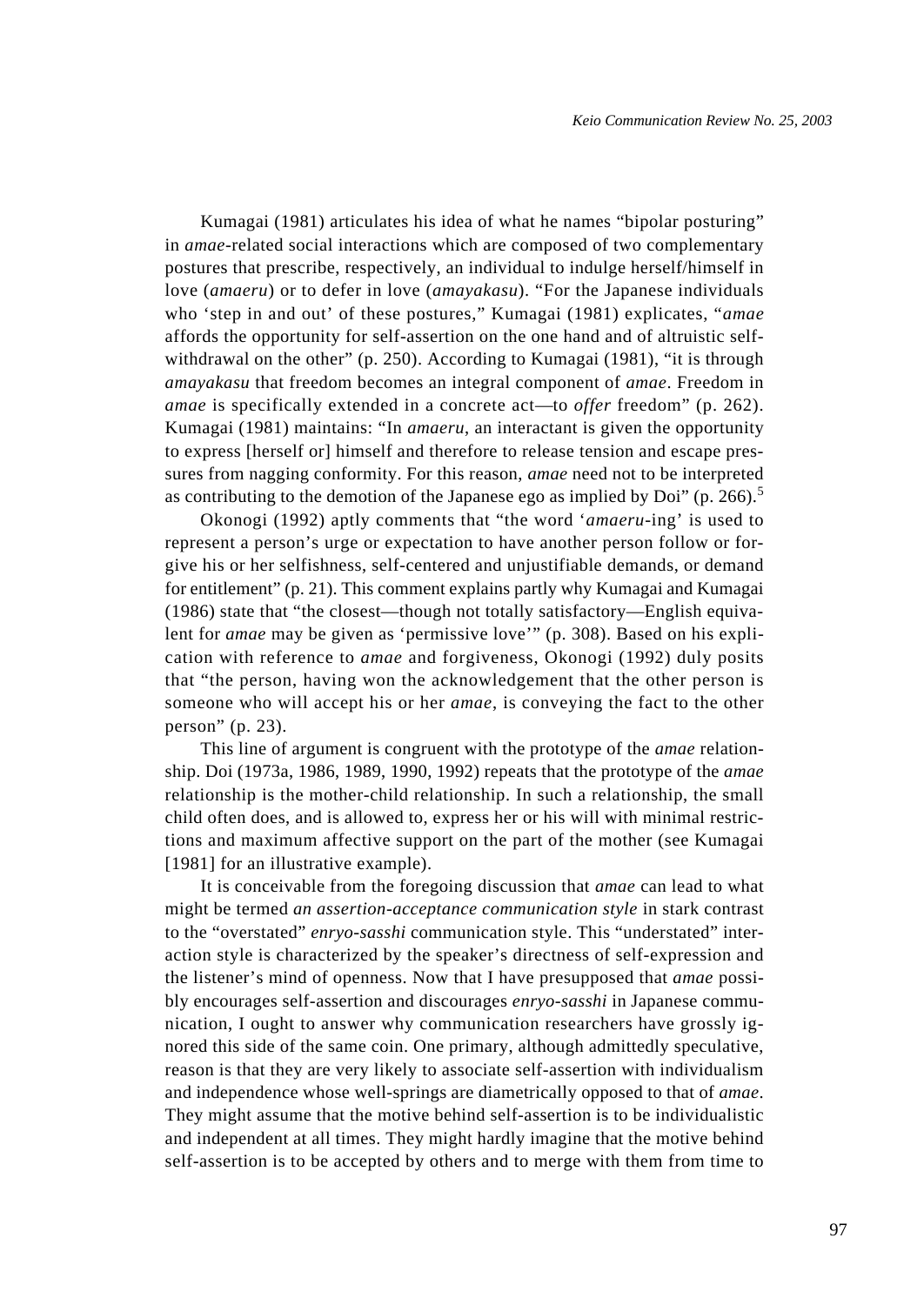time. They are prone to be confined to the U.S. European-American (male-centered) viewpoint on self-assertion.<sup>6</sup>

In summary, I contend that *amae* underlies and underpins both the *enryosasshi* and assertion-acceptance communication styles. Accordingly, I also submit that *amae* has "paradoxical" impacts on Japanese interpersonal interactions. *Amae* discourages assertion and acceptance when *amae* encourages *enryo* and *sasshi*. Conversely, *amae* discourages *enryo* and *sasshi* when *amae* encourages assertion and acceptance. Thus, two different types of *amae* can be isolated though both have been simply labeled *amae*. One is *amae* as a facilitator of *enryo* and *sasshi*. The other is *amae* as a bedrock of assertion and acceptance. I find it particularly important to conceptualize these two types of *amae* as communication variables in a more lucid manner. For they have different impacts on the cultural styles of Japanese communication.

## Reconceptualizing Amae as Human Communication Needs

In the preceding pages, I identified two different types of *amae* that have different communicative impacts in Japanese socio-cultural milieu and urged the importance of formulating a new conceptualization of them as communication variables. In the succeeding pages, I will strive to conceptualize these two types of *amae* as human communication needs, namely, message-expanding and message-accepting needs. Before doing so, however, I will proffer a brief review of the definition, components, and structure of *amae* for the purpose of clarifying what the concept of *amae* is about and how it can be located within Japanese culture and communication studies.

## Definition, Components, and Structure of Amae

*Amae* is a nebulous and elusive concept whose connotations and implications are rich and paradoxical. *Amae* is intuitively and easily accessible to those who have experienced it in everyday life, but its complex nature has defied strictly scientific conceptualization and operationalization (Tezuka, 1986). In response to criticisms by Kimura (1972) and Takemoto (1986, 1988) on the lack of its clear-cut definition, Doi (1988) stubbornly stresses the following definition: *Amae* is, "in the first place, the craving of a newborn child for close contact with its mother, and, in the broader sense, the desire to deny the fact of separation that is an inevitable part of human existence and to obliterate the pain that this separation involves" (Doi, 1973a, p. 167). I am not in a position to problematize this original definition of *amae*. I think, nonetheless, that it is too abstract to be applied to stipulate the above two types of more concrete *amae* observable in Japanese communication.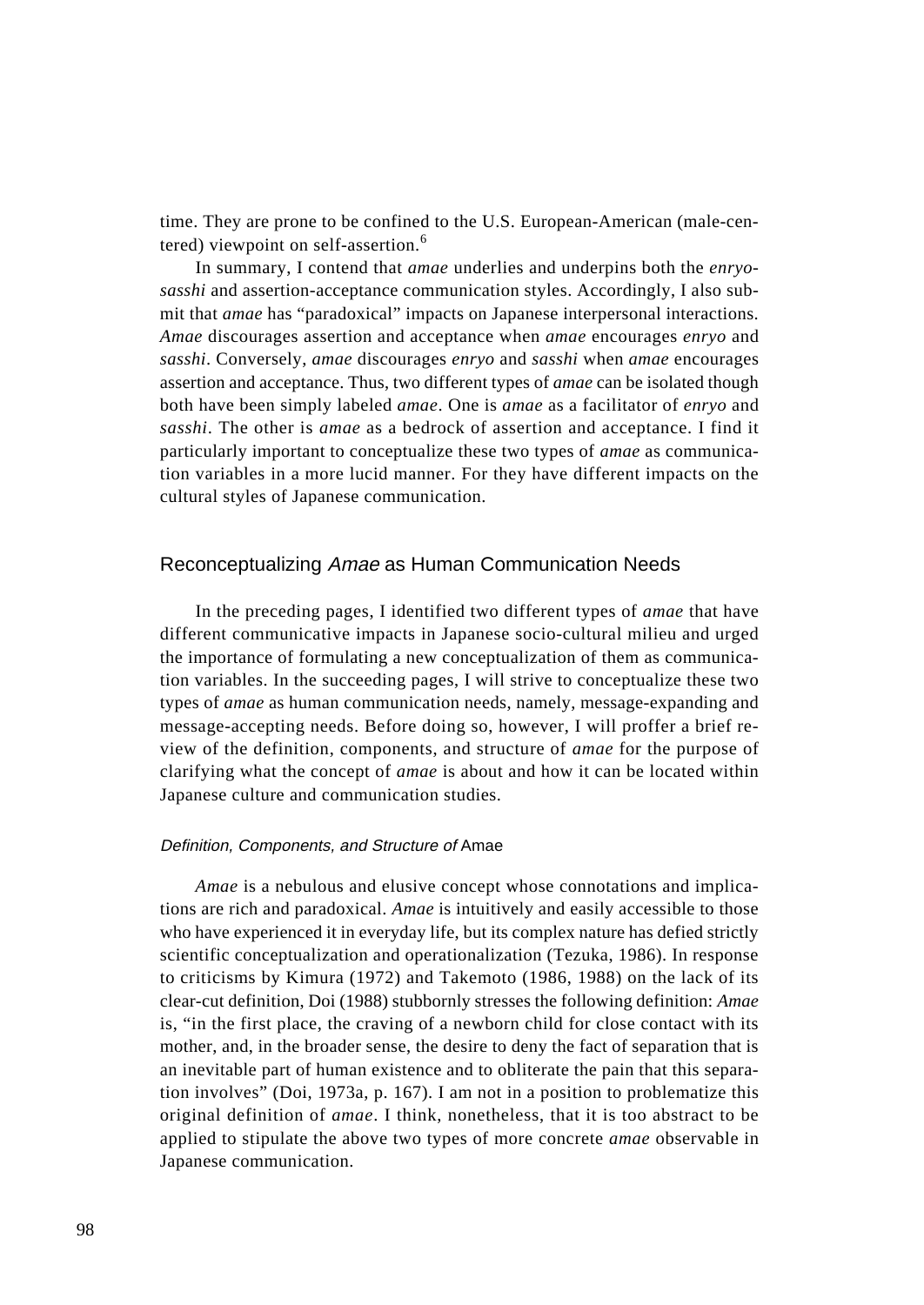From her review of the existing literature, Tezuka (1986, 1993) draws forth her conceptualization of *amae* that is more applicable in theorizing about *amae* in Japanese communication. She postulates that *amae* consists of three interrelated and interdependent need components operating in combination. The first component is a need for a sense of oneness with others, which occupies a central place in Doi's conceptualization of *amae*. This oneness need is presumed to function at the deepest and most abstract level of human existence. The second component is a need for dependence on others, which is often described by Doi as a key to the concept of *amae*. This dependence need *in Tezuka's limited sense* indicates the need to be helped by others whenever one wants to (Tezuka, 1993). The third component is a need for acceptance by others in spite of one's failure, inadequacies, and vulnerabilities. This acceptance need corresponds to a desire to seek indulgence or forgiveness for everything that one does, which is frequently discussed by Doi as an important aspect of *amae*.

Tezuka (1986) believes that the concept of *amae* is unique because it encompasses all these three underlying need components, and that such all-encompassing nature makes *amae* distinctly different from other related concepts such as dependence, attachment, and intimacy (see Tezuka [1986] for her comparisons of *amae* and these related concepts). Tezuka (1986, 1993) further characterizes *amae* in terms of its two-layered organizational structure of the three need components. She speculates that "a need for a sense of oneness with others exists at the deepest level of understanding, whereas the other two kinds of needs exist at a more concrete level of understanding and tend to be associated more with overt behavior" (Tezuka, 1986, p. 35). In her speculation, therefore, the satisfaction of the "peripheral" need for dependence or acceptance leads to the satisfaction of the "central" need for a sense of oneness.

## Amae as Message-Expanding and Message-Accepting Needs

Tezuka's (1986, 1993) conceptualization of *amae* as a two-layered basic human need is conducive to theorizing *amae* as a facilitator of *enryo-sasshi* and as a lubricant of self-assertion that I alluded to earlier. For communicators who want to have a sense of oneness through the exchange of messages not only express and sense the dependence and acceptance needs *through* communication, but also bring these two peripheral needs *into* communication itself. In other words, both dependence and acceptance needs play crucial roles in determining interaction styles. I argue, therefore, that *amae* can be conceptualized as two types of human communication needs which are ramifications of the dependence and acceptance needs (see Figure 1).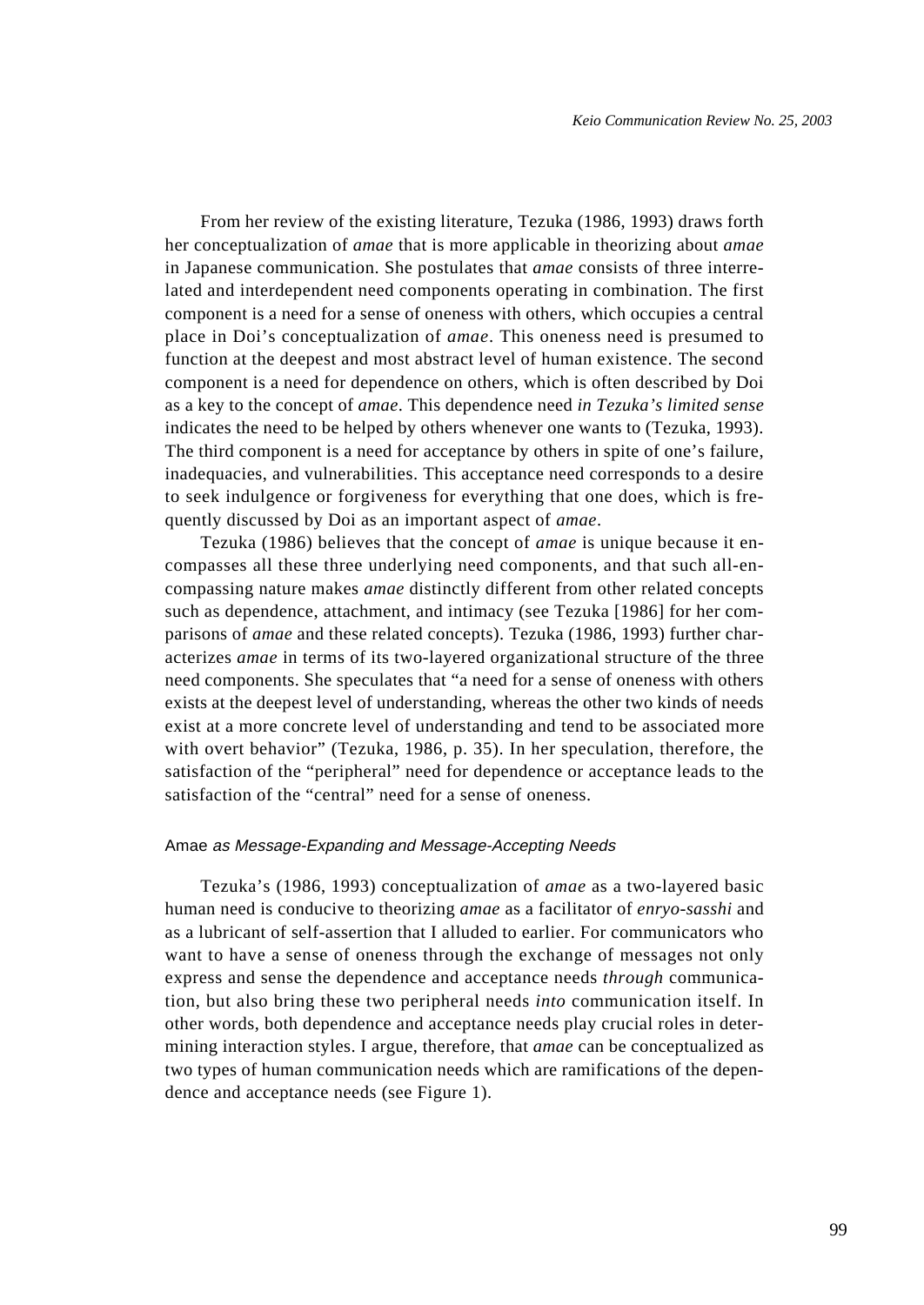

Figure 1. A multi-layered model of amae

The need for dependence on others (Need 2 in Figure 1), which is one manifestation of the need for a sense of oneness with others at the deeper level (Need 1 in Figure 1), is the need to be helped by others when one wants to. From an interaction perspective, it is interpretable as the communicator's need to be helped by the fellow communicator to understand the intended meaning of her or his message when she or he wants to. This communicative dependence need is compatible with *amae* as a facilitator of *enryo-sasshi*.

The communicative dependence need, which is a ramification of the dependence need (Need 2 in Figure 1), can be further specified as "the message-expanding need" (Need 4 in Figure 1) in the process of Japanese *enryo-sasshi* communication. *The message-expanding need* is the communicator's need for *sasshi* on the part of the fellow communicator. In the process of Japanese *enryosasshi* communication, the interlocutor who has *enryo* and sends a message must be helped by the fellow interlocutor who receives the message and makes *sasshi* in order to catch on to its intended meaning. It is this *amae* as the messageexpanding need that at times encourages the *enryo-sasshi* interaction style and discourages the assertion-acceptance interaction style.

The need for acceptance by others (Need 3 in Figure 1), which is another manifestation of the need for a sense of oneness with others at the deeper level (Need 1 in Figure 1), is the need to be accepted by others in spite of one's failure, inadequacies, and vulnerabilities. From an interaction standpoint, it is comprehensible as the communicator's need to be accepted by the fellow communicator even when she or he deviates from social interaction norms and sounds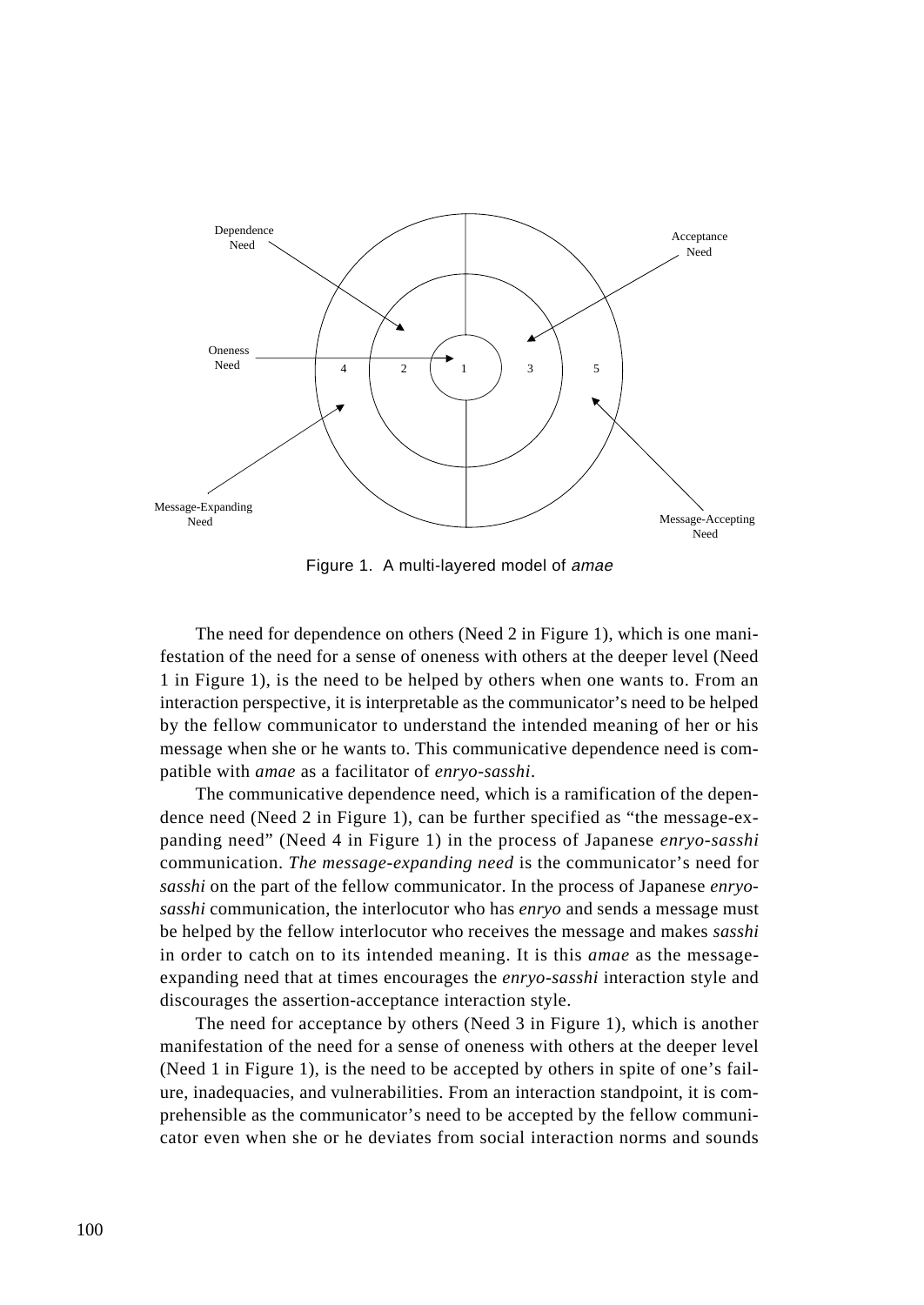inappropriate and emotional. This communicative acceptance need is consistent with *amae* as a lubricant of assertion-acceptance.

The communicative acceptance need, which is a ramification of the acceptance need (Need 3 in Figure 1), can be further identified as "the message-accepting need" (Need 5 in Figure 1) in the process of Japanese assertion-acceptance communication. *The message-accepting need* is the communicator's need for openness on the part of the fellow communicator. In the process of Japanese assertion-acceptance communication, the interlocutor who expresses herself or himself outspokenly must be accepted by the fellow interlocutor who is openminded and receptive. It is this *amae* as the message-accepting need that occasionally encourages the assertion-acceptance interaction style and discourages the *enryo-sasshi* interaction style.

In general, *amae* as the message-expanding need manifests in Japanese communication with strangers, acquaintances, out-group people, and people in higher and/or senior status. It is also commonly shown in formal and public communication settings in Japan. By and large, on the other hand, *amae* as the messageacceptance need manifests in Japanese communication with family members, close friends, in-group people, and people in lower and/or junior status. It is also usually displayed in informal and private communication settings in Japan. I hasten to add, however, that the manifestation of *amae* as the two types of human communication needs cannot be easily generalized because it rests at least on spatial, temporal, relational, and historical contexts (i.e., place, occasion, personality, and relationship history).

The aforementioned reconceptualization of *amae* makes it possible to identify and clarify the meanings of *amae* when it is used in relation to Japanese communication. For one example, we hear those Japanese who have overseas experiences complain, "*Amae* doesn't work abroad. You have to say everything." This *amae* refers to the message-expanding need. For another example, when Maynard (1997), whom I quoted earlier, makes the observation that "confrontations often occur among close friends, where the *amae* relationship is well established" (p. 156), she means the relationship where the message-accepting need is allowed to be called and responded to.

# Meta-Sasshi and Amae-Based Communication Model

In the previous section, I defined *amae* as two types of human communication needs—message-expanding and message-accepting needs—that both encourage and discourage the *enryo-sasshi* interaction style. In this last section, on the basis of the above-discussed reconceptualization of *amae*, I will propose the new concept of meta-*sasshi* (viz., *sasshi* on the *amae* level [or *amae* reading] as opposed to *sasshi* on the message level [or mind reading]) and present a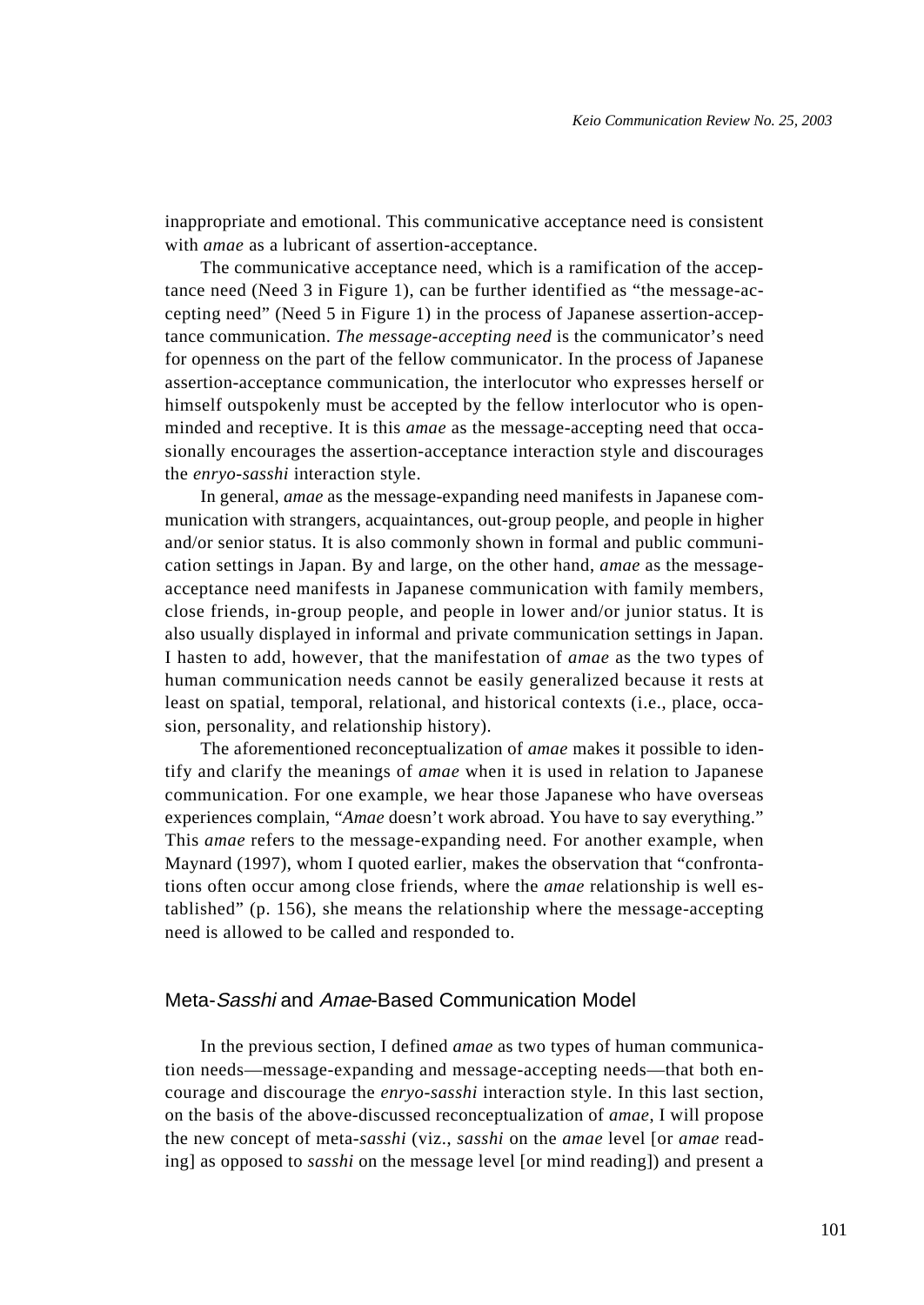systematic model of Japanese *amae*-based communication. I will also touch briefly on the distinction between *amae* and the psychology of *amae* and lay out possible theoretical contributions of this new *amae* model.

#### New Concept of Meta-Sasshi or Amae Reading

Before I propose the new concept of meta-*sasshi*, which has more to do with the psychology of *amae* than with *amae*, it is wise for me to make clear some differences between *amae* and the psychology of *amae* in human communication. First, while *amae* refers to message-expanding and message-accepting needs themselves, the psychology of *amae* indicates the communicator's enactment, treatment, expectations, and reactions concerning these needs. Second, while *amae* as message-expanding and message-accepting needs themselves is enacted only in the message-sending process, the psychology of *amae* operates in the both message-sending and message-receiving processes.

Of particular relevance to this second point of difference is the reciprocal relationship between the psychology of *amaeru* and the psychology of *amayakasu* (let *amaeru*). A successful *amae*-based human relationship requires both a person who expects *amae* (the psychology of *amaeru*) and a person who responds to the *amae* expected (the psychology of *amayakasu*). In a similar vein, successful *amae*-based communication demands both the psychology of *amaeru* (*amae* enactment and expectation) in the message-sending process and the psychology of *amayakasu* (*amae* treatment and response) in the message-receiving process.

To feel *amae* as human communication needs is one thing, but to actually enact and expect *amae* (*amaeru*) is another. Even when she or he feels a certain type and amount of *amae*, the message-sender does not always enact it and expect it to be met by the message-receiver. By the same token, being willing to meet the expected *amae* is not identical to being actually able to respond to the expected *amae* (*amayakasu*). Even when she or he is willing to meet a certain type and amount of *amae* enacted by the message-sender, the message-receiver is not always able to respond to it as expected. Here, I suspect, meta-*sasshi* competence comes into play. I define *meta-*sasshi as *intrapersonal guesswork about the quality and quantity of* amae *that the communicator engages in before she or he encodes meanings and decodes messages in the communication process*. This meta-*sasshi* may be named "*amae* reading" if *sasshi* can be called "mind reading."

There are two important functions of this meta-*sasshi* in *amae*-based communication. The first function of meta-*sasshi* is to make assessments of the quality of *amae* before encoding meanings and decoding messages. In the meta-*sasshi* stage, the communicator is conditioned to make guesses about "which type of *amae*" (that is, the message-expanding or message-accepting need) is allowed in the message-sending process and expected in the message-receiving process. Such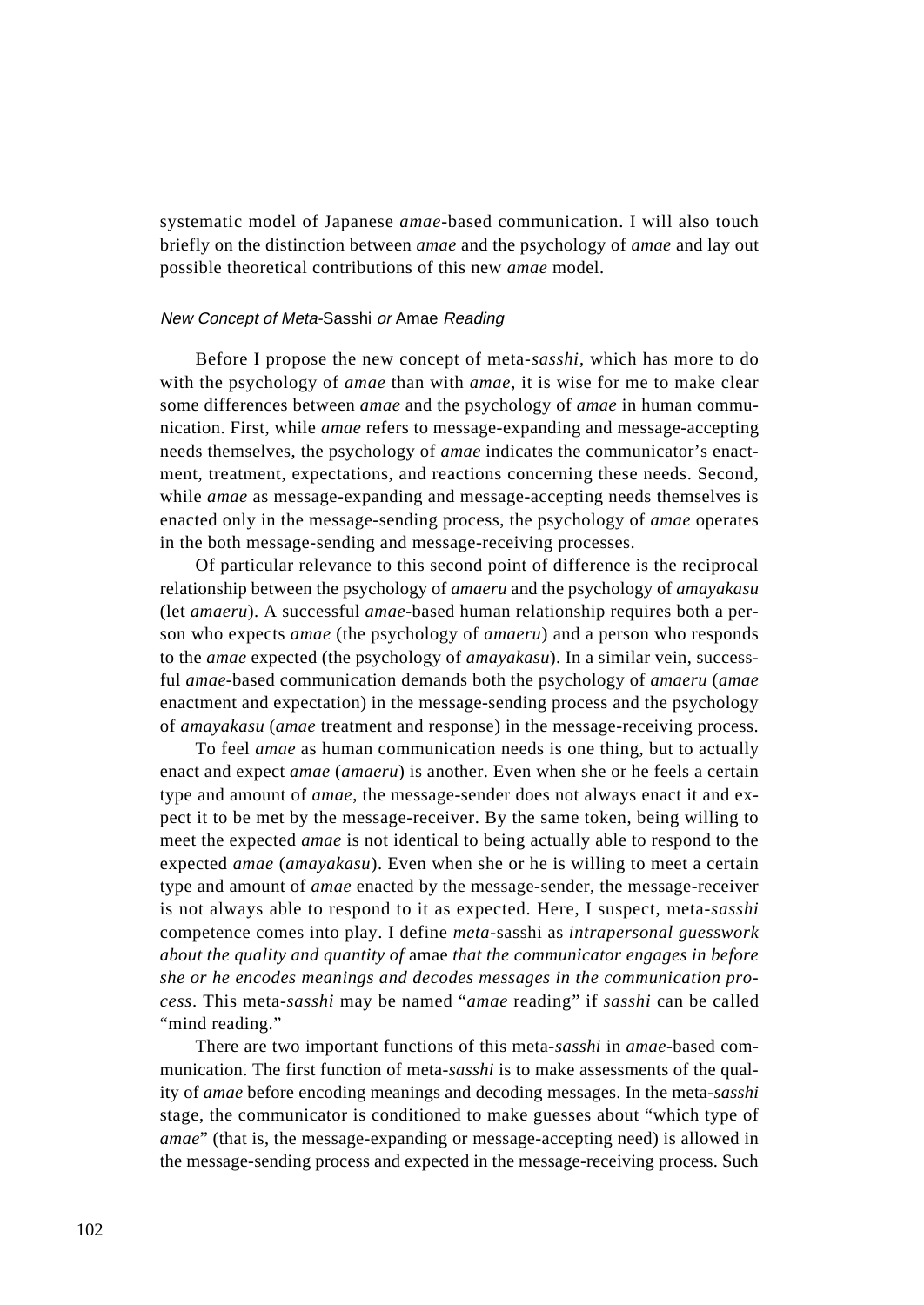quality assessments of *amae* help the communicator determine whether she or he needs to have *enryo* or can be assertive in the message-sending process. They also enable her or him to determine whether to make *sasshi* or just take the message at face value with her or his open-mindedness in the message-receiving process.

Doi (1973b, 1974, 1982, 1989) emphasizes that *amae* is ordinarily conveyed without words. The Japanese rarely say, "I want to *amaeru* on you." Although it is more common for them to say, "You are *amaeru*-ing on me," they usually avoid saying it altogether. The same thing can be said regarding *amae* as two types of human communication needs. The message-sender hardly says, "I need your *sasshi*." or "I need to be accepted by you." The message-receiver also avoids asking, "Do you need my *sasshi*?" or "Do you need to be accepted by me?" Therefore, guesswork on the *amae* level is essential to successful *amae*based communication.

The second function of meta-*sasshi* is to make assessments of the quantity of *amae* before encoding meanings and decoding messages. In the meta-*sasshi* stage, the communicator is conditioned to make guesses not only about which type of *amae* but also about "to what extent" a certain type of *amae* is allowed in the message-sending process and expected in the message-receiving process. Such quantity assessments of *amae* lead the communicator to estimate how much *enryo* she or he should have or how assertive she or he can be in the messagesending process. They also allow her or him to calculate how much *sasshi* she or he should make or how much she or he needs to be open-minded in the messagereceiving process.

Miike (1997) belabors that "*enryo-sasshi* communication functions successfully only when *enryo* is a counterbalance to *sasshi*. In other words, unless the extent of *enryo* on the part of the speaker meshes with that of *sasshi* on the part of the listener, both *enryo* and *sasshi* will be communicative impediments rather than communicative lubricants" (p. 85). For instance, if the speaker has moderate *enryo* in encoding a meaning while the listener makes too many *sasshi* in decoding the message, their communication will not be successful.

By the same token, assertion-acceptance communication smoothly operates only when the degree of assertion on the part of the message-sender matches that of openness on the part of the message-receiver. Even if both interlocutors employ the assertion-acceptance communication style, their communication will be harmful to their interpersonal relationship when the speaker asserts herself or himself so much that the listener cannot be open enough. Their communication might also be dissatisfying if the listener is too open to accept the speaker.

As Maruta (1992) pinpoints, "If you do *amae* a bit too much, others think you are imprudent or audacious; if you do not do it enough, you are cold, aloof, and even arrogant" (p. 16). Therefore, guesswork not only about the quality of *amae* but also about the quantity of *amae* is vital to successful *amae*-based communication.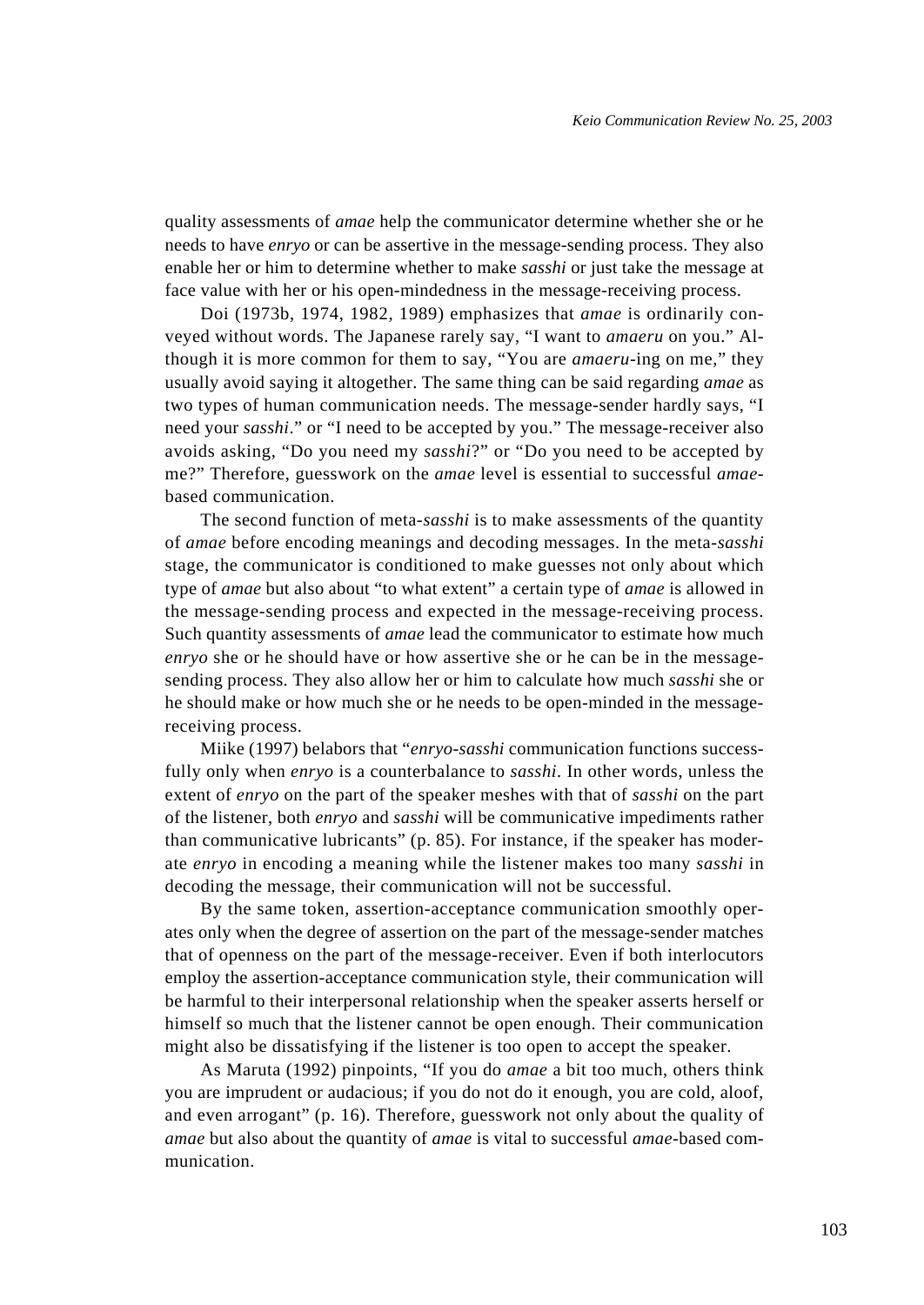#### Model of Japanese Amae-Based Communication

Placing meta-*sasshi* as the paramount component of Japanese communication, I will now present a dyadic model of Japanese *amae*-based communication that can serve as a hypothetical theoretical framework for the study of relational communication (see Figure 2). Japanese A, who has a certain meaning to convey to Japanese B (Stage 1), first engages in meta-*sasshi* to assess the allowed quality and quantity of *amae* by carefully considering spatial, temporal, relational, and historical contexts (i.e., place, occasion, personality, relationship history) in which she or he is situated and activates an "appropriate" amount of *amae* (either the message-expanding or message-accepting need) that Japanese B can allow and meet (Stage 2). According to the enacted *amae* as the messageexpanding or message-accepting need, Japanese A chooses to have *enryo* or to be assertive, determines to what extent she or he does so (Stage 3), and produces a message (Stage 4). The message is then either ambiguous enough for Japanese B to make some *sasshi* about or direct enough to accept with some open-mindedness in order to understand the intended meaning of the message (Stage 5).



Figure 2. A model of amae-based communication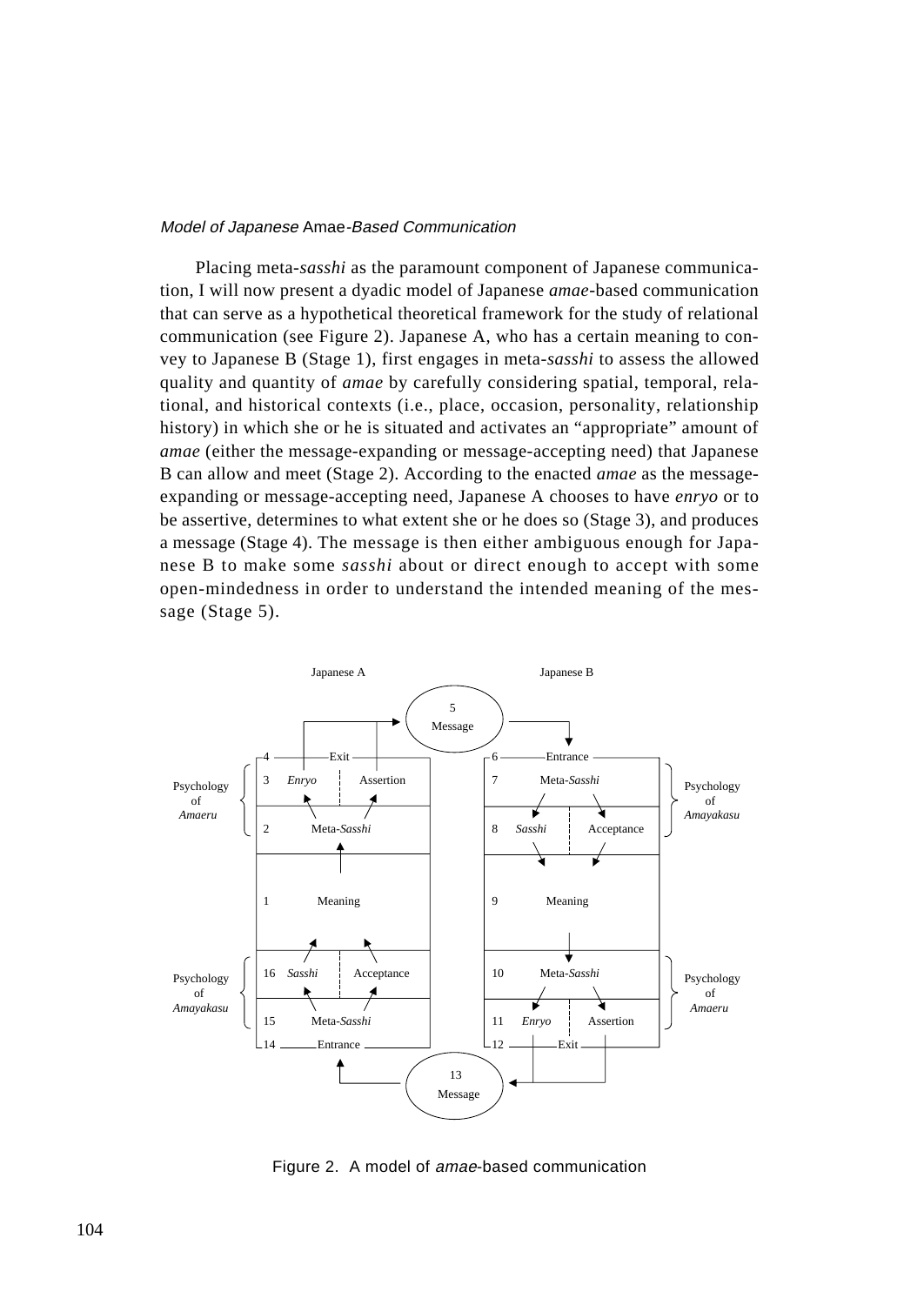Japanese B, who received the message from Japanese A (Stage 6), also first engages in meta-*sasshi* to assess the expected quality and quantity of *amae* by referring to the spatial, temporal, relational, and historical contexts and tries to meet the amount of *amae* (either the message-expanding or message-accepting need) that Japanese A enacted and expected (Stage 7). In accordance with the expected *amae* as the message-expanding or message-accepting need, Japanese B chooses to make *sasshi* to expand the message or to accept the message with her or his open-mindedness, determines to what extent she or he does so in processing the message (Stage 8), and deciphers the intended meaning of the message (Stage 9). Japanese B goes through the same message-sending process and transmits a message (Stages 9-12). The message then requires either Japanese A's *sasshi* or acceptance with her or his open-mindedness (Stage 13). Japanese A, who received the message (Stage 14), does the same thing as Japanese B did (Stages 15-16) in order to share the intended meaning of the message (Stage 1).

A careful look at this new *amae* model reveals that, in order to be communicatively competent in Japanese interpersonal interactions, one must be a good *amae* reader as well as a good mind reader. The sheer absence of meta-*sasshi* or the unsuccessful engagement in meta-*sasshi* leads to relational miscommunication or to damaged interpersonal relationships. The misassessment of the *amae* quality in meta-*sasshi* in the message-sending and message-receiving processes might destroy the best intention of mutual adaptation. If Japanese A is assertive when she or he needs *enryo*, for example, Japanese B may make (extra) *sasshi* about Japanese A's purpose of communicating a message. The misassessment of the *amae* quantity can also be very harmful to harmonious communication and relationships. If Japanese A has too much *enryo*, the message becomes too ambiguous for Japanese B to make appropriate *sasshi* about, which makes her or him think over this and that and eventually feel frustrated with not identifying the intended meaning of the message (Miike, 1997). If Japanese A is too assertive, on the other hand, the message becomes too direct for Japanese B to accept. In such a case, she or he may get the intended meaning of the message. But this communication is prone to result in interpersonal relationship deterioration or termination.

This new *amae* model sheds light on at least four neglected dimensions of Japanese communication that Ishii's (1984) *enryo-sasshi* model does not illuminate and illustrate. The model also makes it possible to locate his *enryo-sasshi* model in a more holistic picture of Japanese communication. First, the *amae* model acknowledges that the Japanese *do* use the "direct" and "low-context" assertion-acceptance interaction style and elucidates how they *choose* to use one of the two interaction styles. Ishii's (1984) *enryo-sasshi* model is a useful theoretical contribution in systematically delineating one important mode of communication that is not so recognized and appreciated as it should be in Western societies. However, it also inevitably gives non-Japanese the false impres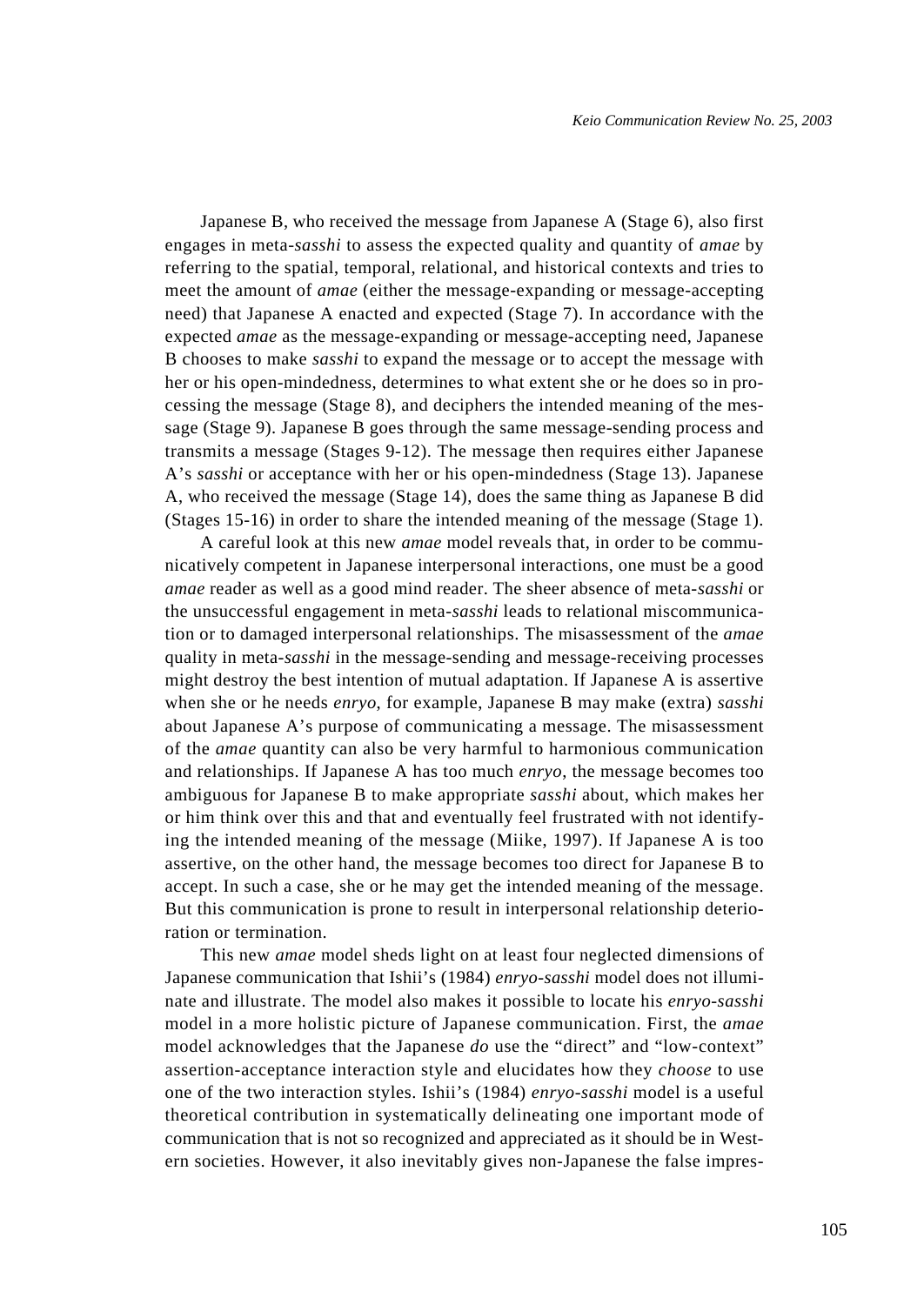sion that the Japanese always employ the *enryo-sasshi* interaction style and are not given opportunities to be self-assertive. In this sense, the *amae* model has more explanatory power about the choices of the Japanese communicator and the complexities of Japanese communication.

Second, the *amae* model, along with the new idea of meta-*sasshi*, serves as a conceptual outlook through which to probe into the dual structure of Japanese miscommunication. If the message-receiver fails to engage in proper meta-*sasshi* (or *amae* reading), she or he will misunderstand the intended meaning of a message. Even if she or he does, there will still be the danger of misunderstanding depending on her or his *sasshi* (or mind reading). Miike (1997) critiques Ishii's (1984) *enryo-sasshi* model by pointing out that it does not elaborate on when, where, why, and how Japanese miscommunication occurs. The *amae* model can provide some systematic theoretical accounts of the nature of Japanese miscommunication.

Third, the *amae* model holds some theoretical promise to address universal implications of Japanese *amae*-based communication. Doi (1973a) proclaims that *amae*, which is fundamental to all human beings, has cultural universality as well as cultural specificity. Morsbach and Tayor (1976) concur with Doi by observing that "although there is no special word for them, *amae*-type feelings do exist in Western culture, since the ideal of individualism and independence is far from realized in practice" (p. 144). As Tezuka (1986) surmises, however, the manifestation or overt expression of *amae* differs from culture to culture because it is likely to be conditioned by cultural values and norms.

Along this line of argument over the cultural university and specificity of *amae*, the model presupposes the universality of *amae* as two types of human communication needs, the nature and functions of meta-*sasshi* in the communication process, and the use of *enryo-sasshi* and assertion-acceptance interaction styles. Nevertheless, culture *does* assume a primary and privotal role in shaping and suggesting when, where, with whom, and in what relationship a certain type and amount of *amae* is allowed or expected and which interaction style is encouraged or discouraged. Culture is thus a crucial factor that has a considerable impact on the "universal" communication practice of meta-*sasshi*. In a nutshell, meta-*sasshi* is universal, whereas meta-*sasshi* competence is culture-bound.

Fourth and finally, the *amae* model captures Japanese direct communication in a harmonious interpersonal relationship of mutual dependency. Both implicitly and explicitly, the research literature in the field of intercultural communication assumes that developing and maintaining harmony is in direct opposition to self-assertion especially in non-Western collectivistic cultures. In reality, however, the assertion and acceptance interaction style, when used appropriately, *does* contribute to the development and maintenance of harmony, just as the use of the *enryo-sasshi* interaction style does not always promote harmonious relationships. As Miike (2002, 2003) asserts, mutual adaptation is of cen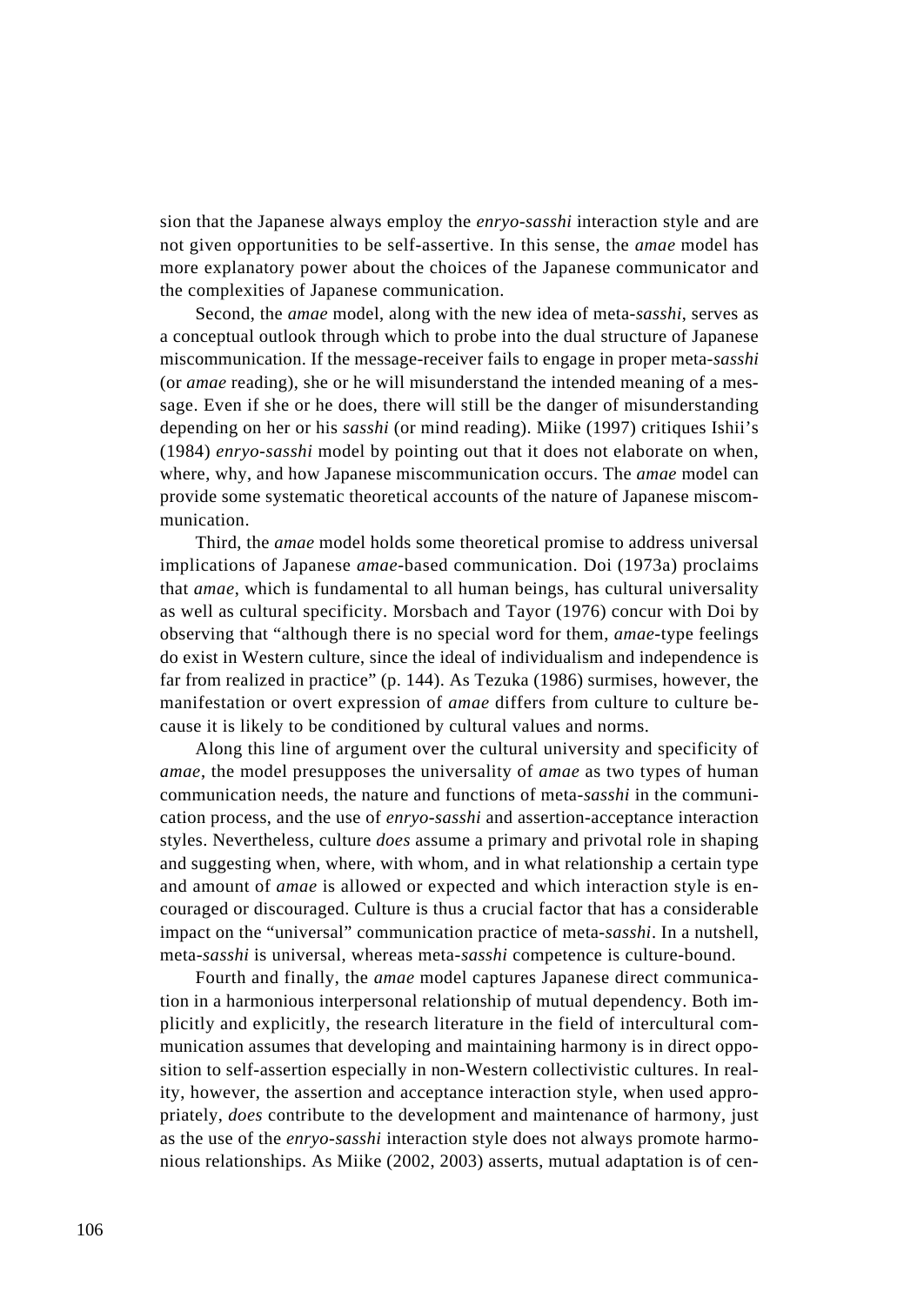tral importance in harmonious communication processes. And this mechanism of mutual adaptation ought to be conceptualized in terms of how the communicators "peacefully" produce and process not only indirect, high-context messages but also direct, low-context messages. The *amae* model adumbrates such important aspects of the mechanism.

# Conclusion

Japanese communication has been dichotomously compared and contrasted with U.S. European-American communication over the last three decades. This academic predisposition more often than not has diminished similarities and has expanded differences between Japanese and non-Japanese cultures (Bruneau, 1996; Hirai, 1987, 1988). As Hall (1998) writes, nevertheless, "it is many similarities across cultures that make understanding differences possible, both in terms of scholarly study and daily practice" (p. 172). Although its objective has been to explore the conceptual significance of *amae* for Japanese communication research, this theoretical essay has hopefully suggested the possibility of accounting for culture-general aspects of communication through a culture-specific concept and example.

*Amae* has been reconsidered and reconceptualized in the present study as it pertains to the psychology of the Japanese communicator and to the process of Japanese communication. *Amae* was first critically examined in particular connection with the *enryo-sasshi* interaction style. *Amae* was then theorized as message-expanding and message-accepting needs that are ramified from dependence and acceptance needs. A more holistic model of the *amaeru-amayakasu* dynamism of Japanese communication was finally constructed in relation to the newly proposed concept of meta*-sasshi*. It is beyond the scope of the present study to expound on the communication psychology of *amae* in other nations and regions. It is believed, however, that the foregoing conceptualization of *amae* might be somewhat helpful in viewing interpersonal interactions within and across national borders and cultural boundaries.<sup>7</sup>

Intercultural communication scholarship has come a long way in identifying and analyzing characteristics of Japanese communication. And yet, it still has a long way to go in order to evaporate the fallacious peculiarity and inscrutability of Japanese communication and to evaluate its effectiveness and appropriateness in the 21st century, either intraculturally or interculturally. It is to be hoped that *amae* in Japanese culture and communication will be understood in non-pejorative ways and turn out to be one of the primordial emotions for successful intercultural interactions between people from slightly dissimilar countries and cultures.<sup>8</sup>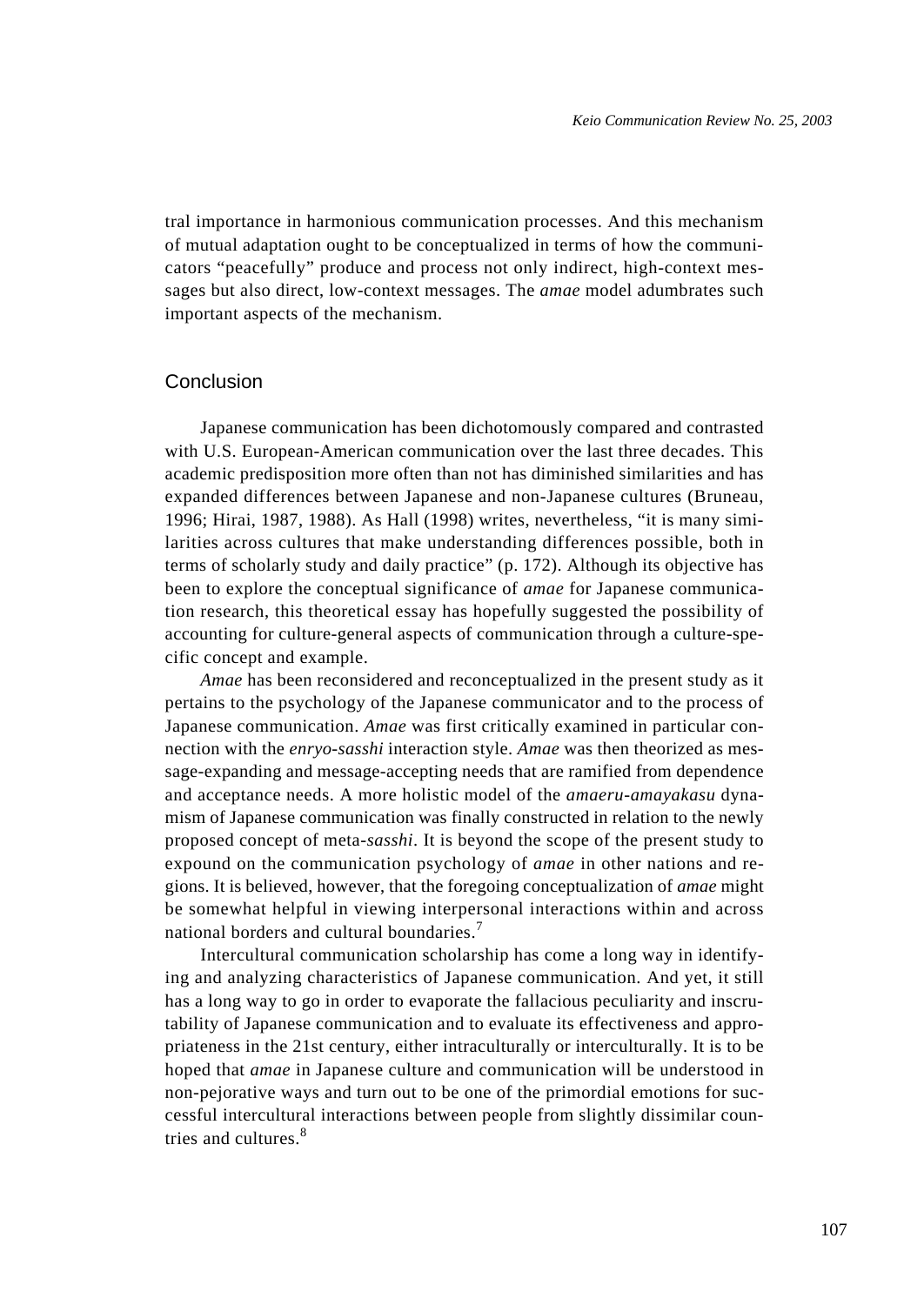# NOTES

1. Doi (1973b) explains the concept of *amae* by quoting the following passage from Doi (1956):

*Amaeru* [*amae* is its noun form] can be translated as "to depend and presume upon another's love." This word has the same root as *amai*, an adjective which corresponds to "sweet." Thus *amaeru* has a distinct feeling of sweetness, and is generally used to express a child's attitude toward an adult, especially [her or] his parents. I can think of no English word equivalent to *amaeru* except for "spoil," which, however, is a transitive verb and definitely has a bad connotation; whereas the Japanese *amaeru* does not necessarily have a bad connotation, although we say we should not let a youngster *amaeru* too much. I think most Japanese adults have a dear memory of the taste of sweet dependency as a child and, consciously or unconsciously, carry a life-long nostalgia for it. (p. 92)

The formal definition, need components, and structural aspects of *amae* will be further discussed in the second portion of the present essay. For additional English-language sources on *amae*, see Doi (1973a, 1976, 1986, 1989, 1990) and Johnson (1993). For recent Japanese-language writings on *amae*, see Doi (2000, 2001) and Kitayama (1999).

- 2. Dale (1986) decries Doi's theory of *amae* by pronouncing that he generated the "myth of *amae*" discourse. Many critical scholars across disciplines, Japanese and non-Japanese alike, "uncritically" favor Dale's argument on *nihonjinron* as an ideology. For some reason, nonetheless, they appear to be quite disinterested in responses by Aoki (1990), Johnson (1993), and Wierzbicka (1997) to Dale who displays his Eurocentric attitude throughout his work.
- 3. *Enryo-sasshi* communication, as described by Ishii (1984) and by Ishii and Bruneau (1994), has been considered as the predominant mode of Japanese communication. *Enryo* was originally used "to mean thoughtful consideration in the literal sense of the two characters with which it is written—*en*, distant, and *ryo*, consideration" (Doi, 1973a, p. 38). It refers to reserve, modesty, self-restraint, and holding back. *Sasshi* as a noun can be defined as conjecture, surmise, or guessing what one means. In its verb form *sassuru*, its meaning is expanded to include imagining, supposing, empathizing with, and making allowances for others (Nishida, 1977, 1982). Bowers (1988) witnesses that *enryo* (self-restraint vis-à-vis explicit verbal responses out of consideration for the source and/or presence of other receivers) and *sasshi* (perceptive understanding of messages from a minimum number of explicit cues) are signs of maturity and highly valued in Japanese culture. See Miike (1997) for a detailed review and critique of Ishii's *enryo-sasshi* communication model.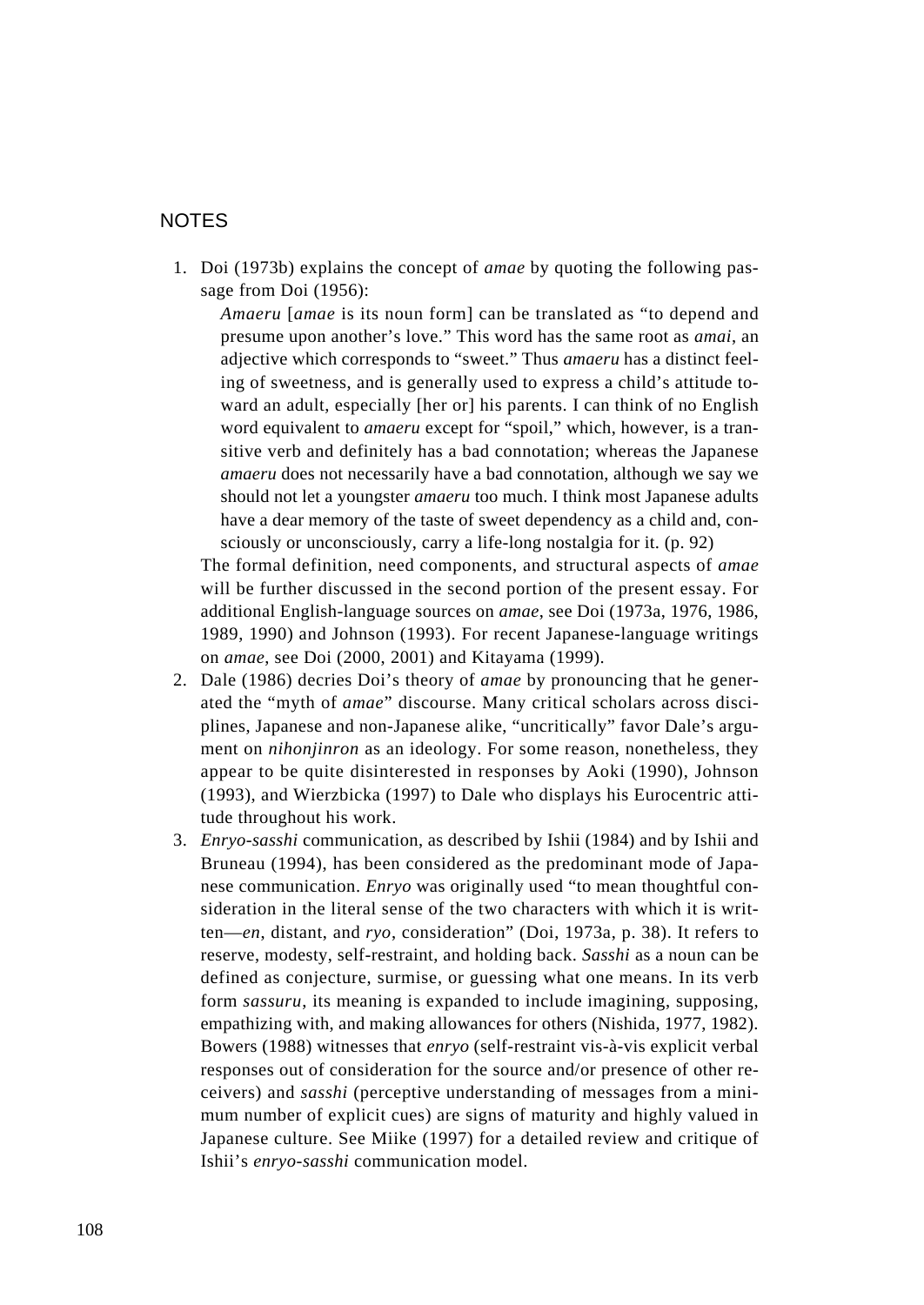4. Another case in point is Gudykunst and Nishida (1993, 1994) who cite Miyanaga's (1991) perplexing explanation of *amae* and *sasshi*:

Although a high *sasshi* ability in the recipient of cues is much appreciated, an expectation of *sasshi* effort from the other is discouraged. The word for this is *amae*. Although *amae* has been co-opted as a psychological concept by Takeo Doi (1973a), in the interaction ritual, it is simply used to indicate the restriction of excessive dependency on the *sasshi* of the other person. *Sasshi* is good, but asking *sasshi* is not; it is considered to be aggressive. *Amae*, when used in a conversation, signifies a passive aggression in which one depends on the manners of the other. (p. 86)

5. Kumagai (1981) also illustrates:

In reviewing popularly recognized forms of *amaeru*, we have observed that they are self-assertive to the extent of appearing conspicuously selfindulgent.... Self-indulgence in *amaeru* can include teasing, play-acting, showing-off, flirting, seducing, exaggerating, imposing. But it can also offer the opportunity for an individual to cry, laugh, expose [her or] his failings, comfort [herself or] himself in self-pity and drunkenness, trespass upon minor rules (both social and regulatory), and periodically allow [herself or] himself the privilege of acting unreasonably. (p. 256)

- 6. In passing, homogeneity also cannot explain why the Japanese are not motivated to be self-assertive. While it is the case that people are less talkative and straightforward because they can sometimes easily understand each other without words in a homogeneous society, it is also true that people are more comfortable and secure to be frank and candid because they feel accepted and free from misunderstandings (Ito, 1992). Cross-cultural communication researchers are uncritical of the common argument over the impact of homogeneity on high-context communication.
- 7. Doi (1986) notes that "though I have stated that there is no exact equivalent word *amaeru* in all European languages, I do not say that *amaeru* is unique to the Japanese language" (p. 129). It is indeed important and interesting to compare the Japanese concept of *amae* with similar Asian concepts such as the Korean concept of  $\delta$ rigwan or  $\delta$ *k* (Lee, 1984). It is also imperative and intriguing to observe *amae*-related communication phenomena in other Asian cultures. From a Chinese perspective, Chen (2001, 2002) defines communication competence as the interactant's capacity to continuously adapt and relocate herself or himself in a dynamic transforming process of mutual dependency in order to cultivate and maintain a harmonious relationship with the fellow interactant. This Chinese view seems to have a great deal to do with meta-*sasshi* competence in *amae*-based communication.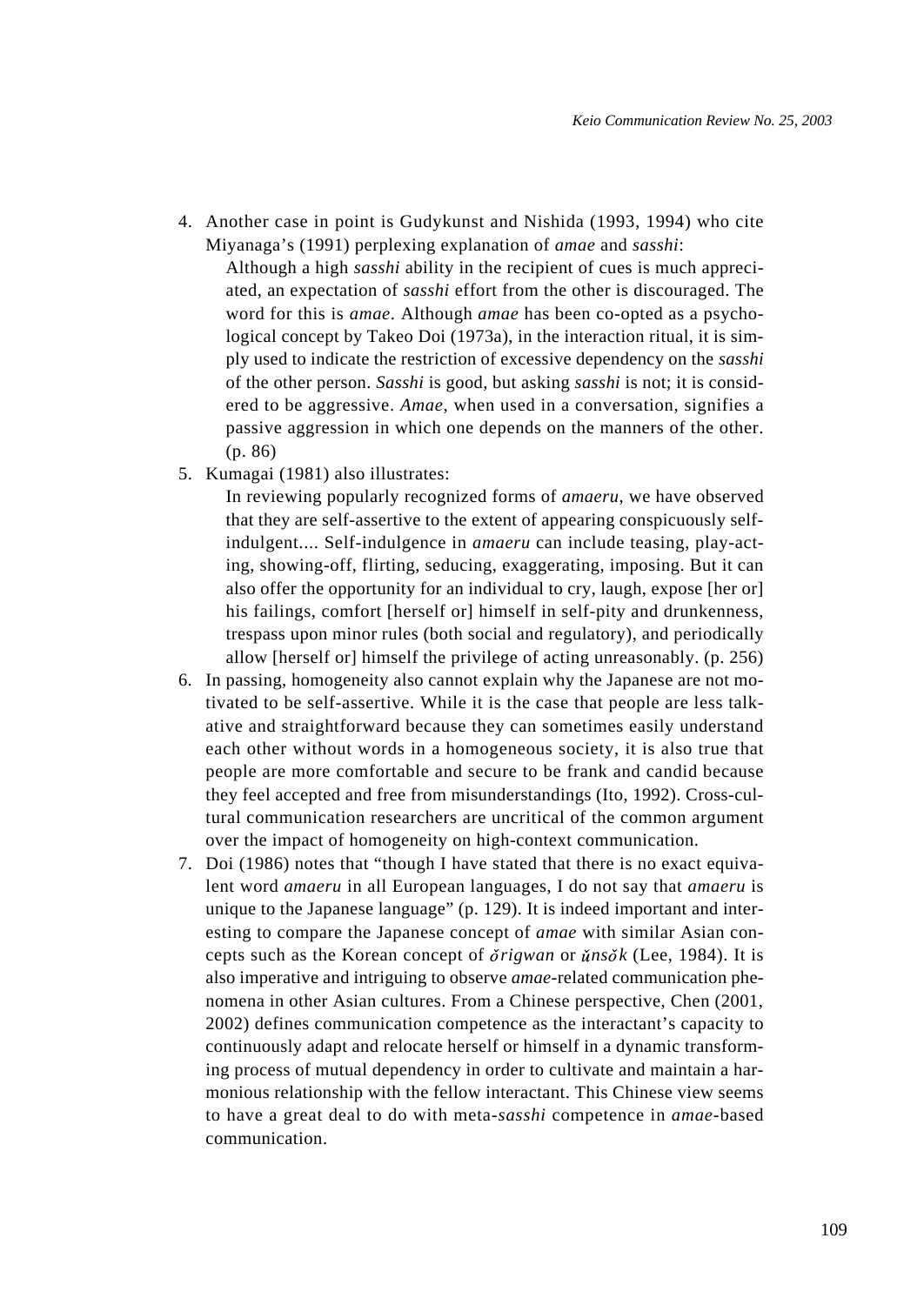8. Tekeichi (1997) discusses three Japanese ethical principles—harmony, group solidarity, and affinity or empathy—in such a way that they could be applicable to the project of universal values while he criticizes traditional patterns of Japanese communication. In one way or another, the psychology of *amae* bears relevance to all these three principles.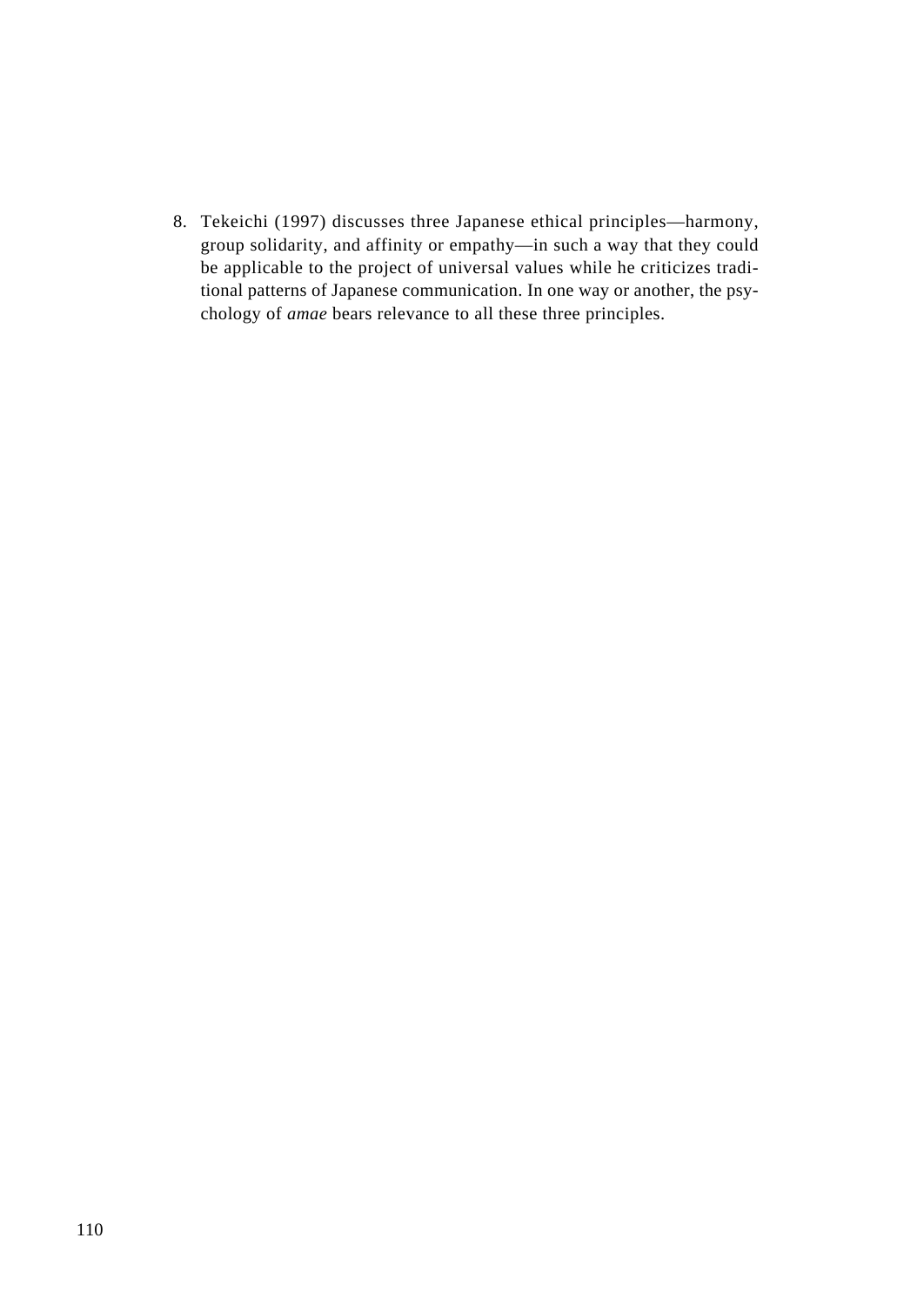# REFERENCES

- AOKI Tamotsu (1990). *"Nihon Bunkaron" no Henyo*—*Sengo Nihon no Bunka to Aidentiti* [The Transformation of "Discussions of Japanese Culture": Culture and Identity in Postwar Japan]. Tokyo: Chuo Koronsha.
- BOWERS James R. (1988). "Japan-U.S. Relationships from an Intercultural Communication Point of View." *The Language Teacher*, 12(5): 17-20.
- BRUNEAU Tom (1996). "Mutual Empathy: The Key to Improving Japan-U.S. Relationships." *Newsletter: Intercultural Communication*, 25: 2-5.
- CATHCART Dolores & CATHCART Robert (1988). "Japanese Social Experience and Concept of Groups." In SAMOVAR Larry A. & PORTER Richard E. (eds.), *Intercultural Communication: A Reader*, 5th Edition. Belmont, CA: Wadsworth, pp. 186-192.
- CHEN Guo-Ming (2001). "Toward Transcultural Understanding: A Harmony Theory of Chinese Communication." In MILHOUSE Virginia H., ASANTE Molefi Kete & NWOSU Peter O. (eds.), *Transcultural Realities: Interdisciplinary Perspectives on Cross-Cultural Relations*. Thousand Oaks, CA: Sage, pp. 55-70.
- CHEN Guo-Ming (2002). "The Impact of Harmony on Chinese Conflict Management." In CHEN Guo-Ming & MA Ringo (eds.), *Chinese Conflict Management and Resolution.* Westport, CT: Ablex, pp. 3-17.
- DALE Peter N. (1986). *The Myth of Japanese Uniqueness*. London: Routledge.
- DOI Takeo (1956). "Japanese Language as an Expression of Japanese Psychology." *Western Speech*, 20(2): 90-96.
- DOI Takeo (1973a). *The Anatomy of Dependence: The Key Analysis of Japanese Behavior* (BESTER John, trans.). Tokyo: Kodansha International.
- DOI Takeo (1973b). "The Japanese Patterns of Communication and the Concept of *Amae*." *Quarterly Journal of Speech*, 59(2): 180-185.
- DOI Takeo (1974). "Some Psychological Themes in Japanese Human Relationships." In CONDON John C. & SAITO Mitsuko (eds.), *Intercultural Encounters with Japan: Communication*—*Contact and Conflict*. Tokyo: Simul Press, pp. 17-26.
- DOI Takeo (1976). *The Psychological World of Natsume Soseki: An Analysis of His Works from the Perspective of* Amae (TAYLOR William J., trans.). Cambridge, MA: East Asian Research Center, Harvard University (Harvard East Asian Monographs, Number 68).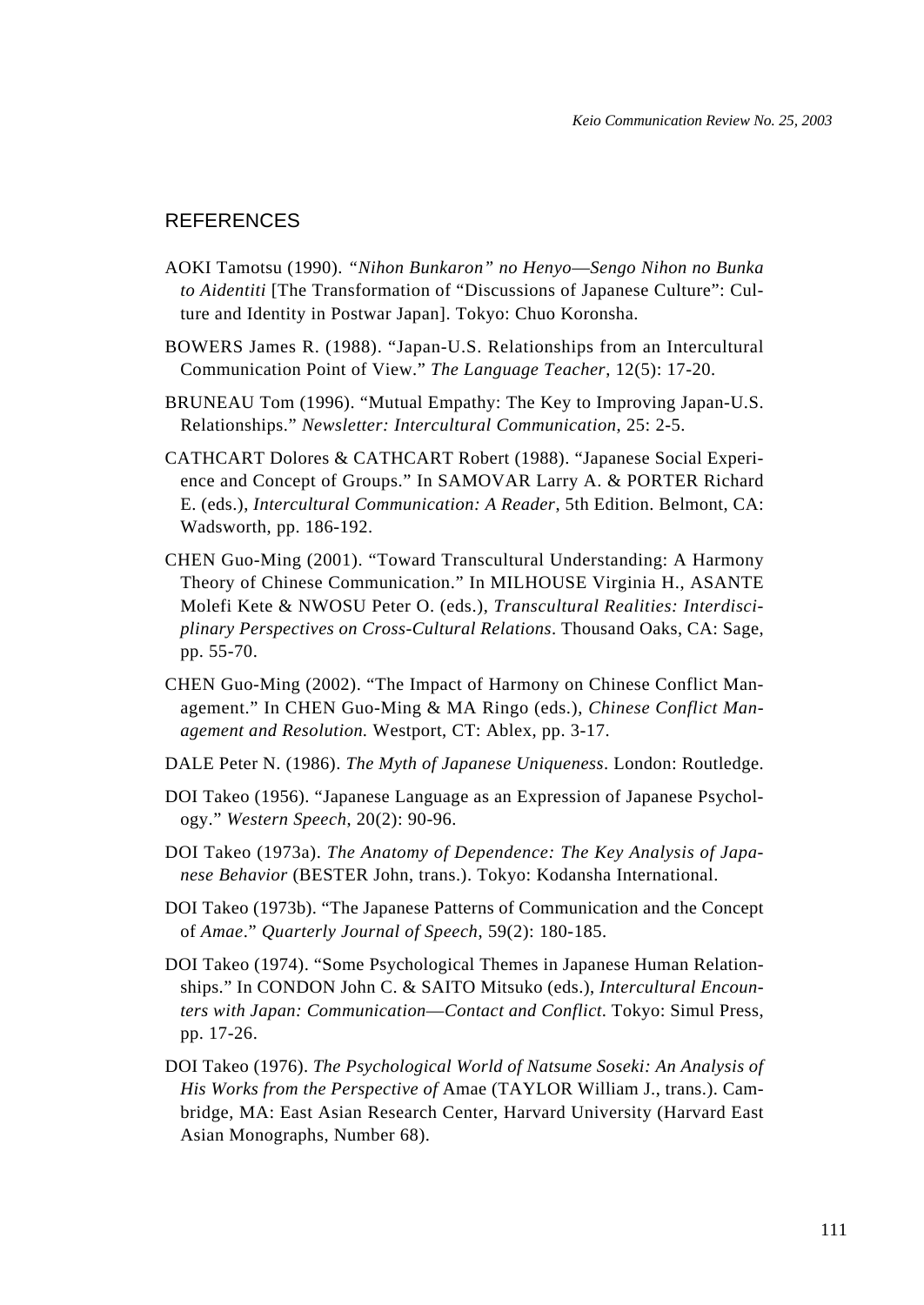- DOI Takeo (1982). "The Japanese Patterns of Communication and the Concept of Amae." In SAMOVAR Larry A. & PORTER Richard E. (eds.), *Intercultural Communication: A Reader*, 3rd Edition. Belmont, CA: Wadsworth, pp. 218-223.
- DOI Takeo (1986). "*Amae*: A Key Concept for Understanding Japanese Personality Structure." In LEBRA Takie Sugiyama & LEBRA William P. (eds.), *Japanese Culture and Behavior: Selected Readings*, Revised Edition. Honolulu, HI: University of Hawaii Press, pp. 121-129.
- DOI Takeo (1988). *"'Amae' Riron Saiko*—*Taketomo Yasuhiko shi no Hihan ni Kotaeru."* [Rethinking the "*Amae*" Theory: A Response to Mr. Yasuhiko Taketomo's Criticism]. *Shiso* [Thought], 771: 99-118. (Tokyo: Iwanami Shoten.)
- DOI Takeo (1989). "The Concept of *Amae* and Its Psychoanalytic Implications." *International Review of Psycho-Analysis*, 16: 349-354.
- DOI Takeo (1990). "Introducing the Concept of *Amae*." *Papua New Guinea Medical Journal*, 33(2): 147-150.
- DOI Takeo (1992). "On the Concept of Amae." *Infant Mental Health Journal,* 13(1): 7-11.
- DOI Takeo (2000). *"Amae" Riron no Tenkai* [The Development of the "*Amae*" Theory]. Tokyo: Iwanami Shoten (*Doi Takeo Senshu* [Collective Works of Takeo Doi], Volume 2).
- DOI Takeo (2001). *Zoku "Amae" no Kozo* [The Structure of "*Amae*" Revisited]. Tokyo: Kobundo.
- DONAHUE Ray T. (1998). *Japanese Culture and Communication: Critical Cultural Analysis*. Lanham, MD: University Press of America.
- GUDYKUNST William B. & NISHIDA Tsukasa (1993). "Interpersonal and Intergroup Communication in Japan and the United States." In GUDYKUNST William B. (ed.), *Communication in Japan and the United States*. Albany, NY: State University of New York Press, pp. 149-214.
- GUDYKUNST William B. & NISHIDA Tsukasa (1994). *Bridging Japanese/ North American Differences*. Thousand Oaks, CA: Sage.
- HALL Bradford 'J' (1998). "Ritual as Part of Everyday Life." In MARTIN Judith N., NAKAYAMA Thomas K. & FLORES Lisa A. (eds.), *Readings in Cultural Contexts*. Mountain View, CA: Mayfield, pp. 172-179.
- HALL Bradford 'J' & NOGUCHI Mutsumi (1995). "Engaging in *Kenson*: An Extended Case Study of One Form of 'Common' Sense." *Human Relations*, 48(10): 1129-1147.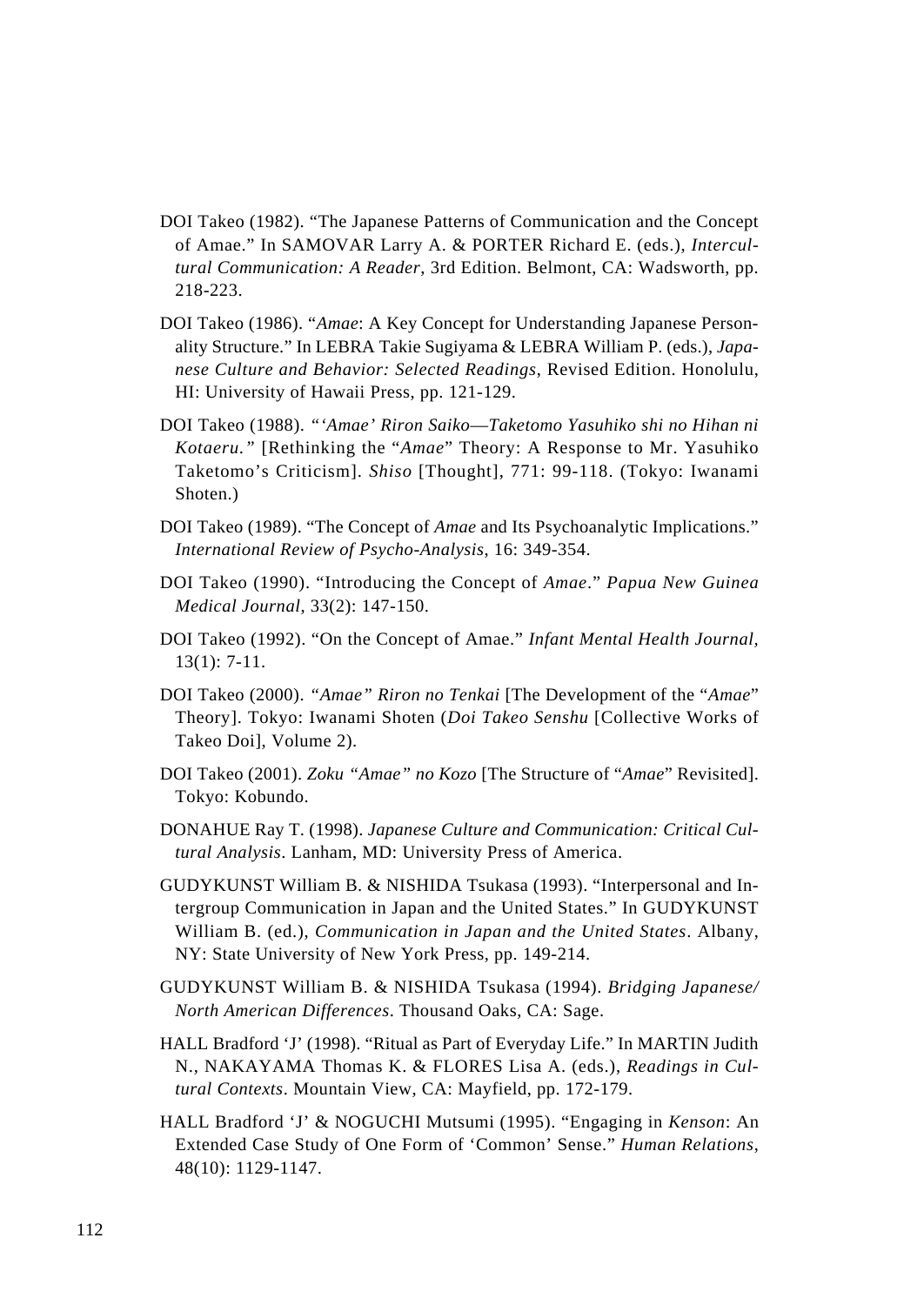- HIRAI Kazuhiro (1987). "Conceptualizing a Similarity-Oriented Framework for Intercultural Communication Study." *Journal of the College of Arts & Sciences, Showa University*, 18: 1-20.
- HIRAI Kazuhiro (1988). "Intercultural Communication Education: What to Teach." *Speech Communication Education*, 1: 1-26.
- ISHII Satoshi (1984). "*Enryo-Sasshi* Communication: A Key to Understanding Japanese Interpersonal Relations." *Cross Currents*, 11(1): 49-58.
- ISHII Satoshi & BRUNEAU Tom (1994). "Silence and Silences in Cross-Cultural Perspective: Japan and the United States." In SAMOVAR Larry A. & PORTER Richard E. (eds.), *Intercultural Communication: A Reader*, 7th Edition. Belmont, CA: Wadsworth, pp. 246-251.
- ITO Youichi (1992). "Theories of Interpersonal Communication Styles from a Japanese Perspective: A Sociological Approach." In BLUMLER Jay G., MCLEOD Jack & ROSENGREN Karl E. (eds.), *Comparative Speaking: Communication and Culture across Space and Time*. Newbury Park, CA: Sage, pp. 238-268.
- ITO Youichi (2000). "What Causes the Similarities and Differences among the Social Sciences in Different Cultures? Focusing on Japan and the West." *Asian Journal of Communication*, 10(2): 93-123.
- JOHNSON Frank A. (1993). *Dependency and Japanese Socialization: Psychoanalytic and Anthropological Investigations into* Amae. New York: New York University Press.
- KIMURA Bin (1972). *Hito to Hito to no Aida*—*Seishin Byori Gaku teki Nihonron* [Between a Person and a Person: Psychopathological Insights into Japan]. Tokyo: Kobundo.
- KITAYAMA Osamu (ed.) (1999). *"Amae" ni tsuite Kangaeru* [Thinking about "*Amae*"]. Tokyo: Seiwa Shoten (*Nihongo Rinsho* [Clinical Japanese], Volume 3).
- KUMAGAI Hisa A. (1981). "A Dissection of Intimacy: A Study of 'Bipolar Posturing' in Japanese Social Interaction—*Amaeru and Amayakasu*, Indulgence and Deference." *Culture, Medicine and Psychiatry*, 5: 249-272.
- KUMAGAI Hisa A. & KUMAGAI Arno K. (1986). "The Hidden 'I' in *Amae*: 'Passive love' and Japanese Social Perception." *Ethos*, 14(3): 305-320.
- LEE O-Young (1984). *The Compact Culture: The Japanese Tradition of "Smaller Is Better"* (HUEY Robert N., trans.). Tokyo: Kodansha International.
- MARUTA Toshihiko (1992). "Does an American Puppy *Amaeru*? A Comment on Dr. Doi's Paper." *Infant Mental Health Journal*, 13(1): 12-17.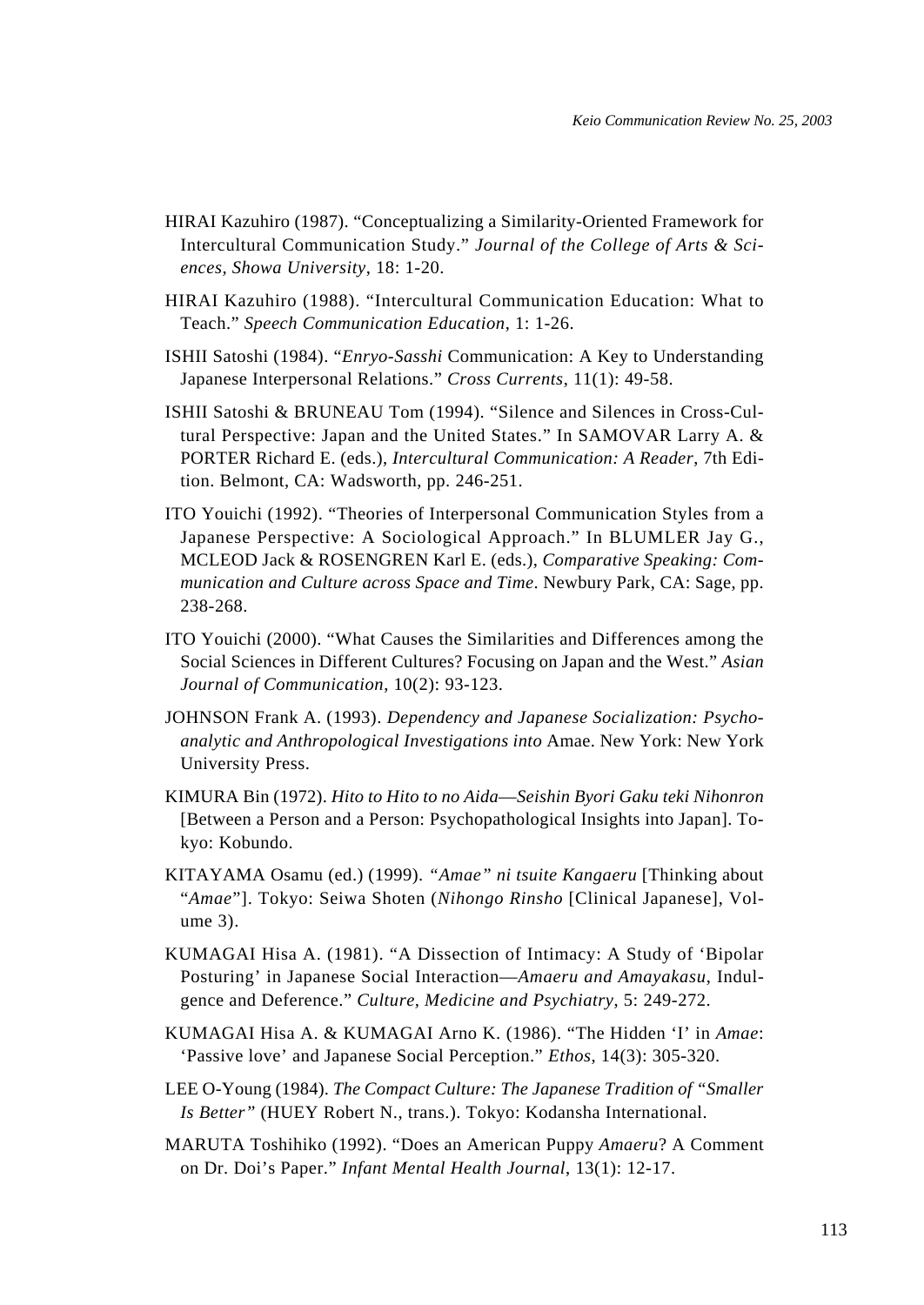- MAYNARD Senko K. (1990). *An Introduction to Japanese Grammar and Communication Strategies*. Tokyo: The Japan Times.
- MAYNARD Senko K. (1997). *Japanese Communication: Language and Thought in Context*. Honolulu, HI: University of Hawaii Press.
- MIDOOKA Kiyoshi (1990). "Characteristics of Japanese-Style Communication." *Media, Culture & Society*, 12(4): 477-489.
- MIIKE Yoshitaka (1997). "Japanese *Enryo-Sasshi* Communication Revisited: A Critical Review of Literature and Suggestions for Future Research." *Dokkyo Working Papers in Communication*, 15: 77-99.
- MIIKE Yoshitaka (2002). "Theorizing Culture and Communication in the Asian Context: An Assumptive Foundation." In CHEN Guo-Ming (ed.), *Culture and Communication: An East Asian Perspective* (A special issue of *Intercultural Communication Studies*). San Antonio, TX: International Association for Intercultural Communication Studies, pp. 1-21.
- MIIKE Yoshitaka (2003). "Beyond Eurocentrism in the Intercultural Field: Searching for an Asiacentric Paradigm." In STAROSTA William J. & CHEN Guo-Ming (eds.), *Ferment in the Intercultural Field: Axiology/Value/Praxis* (*International and Intercultural Communication Annual*, Volume 26). Thousand Oaks, CA: Sage.
- MIYANAGA Kuniko (1991). *The Creative Edge: Emerging Individualism in Japan*. New Brunswick, NJ: Transaction.
- MORSBACH Helmut & TYLER William J. (1976). "Some Japanese-Western Linguistic Differences Concerning Dependency Needs: The Case of '*Amae*.'" In HARRE R. (ed.), *Life Sentences: Aspects of the Social Role of Language*. London: John Wiley & Sons, pp. 129-145.
- NISHIDA Tsukasa (1977). "An Analysis of a Cultural Concept Affecting Japanese Interpersonal Communication." *Communication*, 6(1): 69-80.
- NISHIDA Tsukasa (1982). "Japanese Behavioral Patterns and American Interpersonal Communication." *Annual Report of the Researches, Mishima College of Humanities & Sciences, Nihon University*, 30: 95-107.
- OKABE Roichi (1983). "Cultural Assumptions of East and West: Japan and the United States." In GUDYKUNST William B. (ed.), *Intercultural Communication Theory: Current Perspectives*. Beverly Hills, CA: Sage, pp. 21-44.
- OKABE Roichi (1991). "Intercultural Assumptions of Communication and Rhetorical Theories: East and West." In FENDOS Paul George, Jr. (ed.), *Cross-Cultural Communication: East and West*, Volume 3. Tainan, Taiwan: Department of Foreign Languages and Literature, National Cheng-Kung University, pp. 71-93.